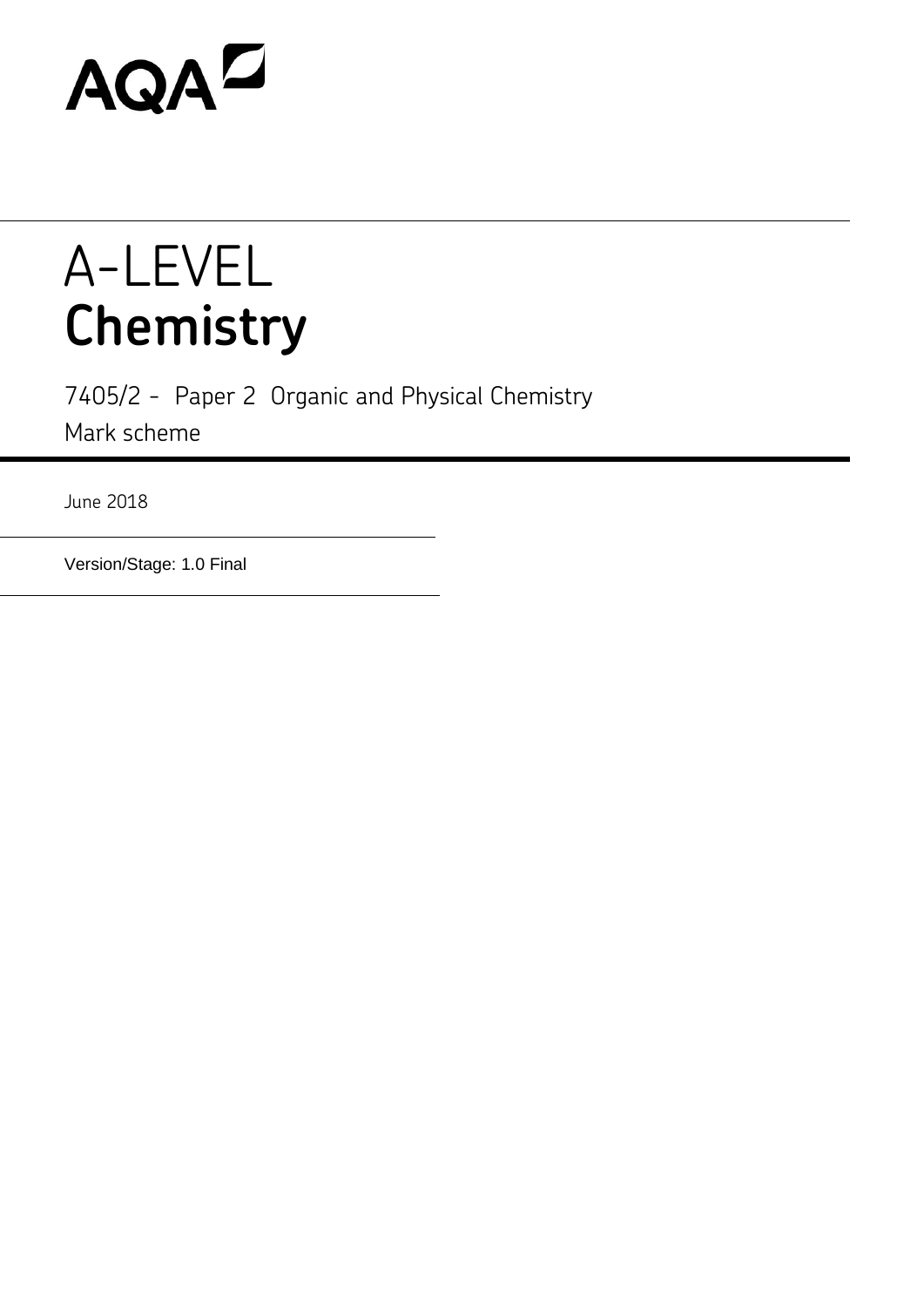Mark schemes are prepared by the Lead Assessment Writer and considered, together with the relevant questions, by a panel of subject teachers. This mark scheme includes any amendments made at the standardisation events which all associates participate in and is the scheme which was used by them in this examination. The standardisation process ensures that the mark scheme covers the students' responses to questions and that every associate understands and applies it in the same correct way. As preparation for standardisation each associate analyses a number of students' scripts. Alternative answers not already covered by the mark scheme are discussed and legislated for. If, after the standardisation process, associates encounter unusual answers which have not been raised they are required to refer these to the Lead Assessment Writer.

It must be stressed that a mark scheme is a working document, in many cases further developed and expanded on the basis of students' reactions to a particular paper. Assumptions about future mark schemes on the basis of one year's document should be avoided; whilst the guiding principles of assessment remain constant, details will change, depending on the content of a particular examination paper.

Further copies of this mark scheme are available from aqa.org.uk

Copyright © 2018 AQA and its licensors. All rights reserved.

AQA retains the copyright on all its publications. However, registered schools/colleges for AQA are permitted to copy material from this booklet for their own internal use, with the following important exception: AQA cannot give permission to schools/colleges to photocopy any material that is acknowledged to a third party even for internal use within the centre.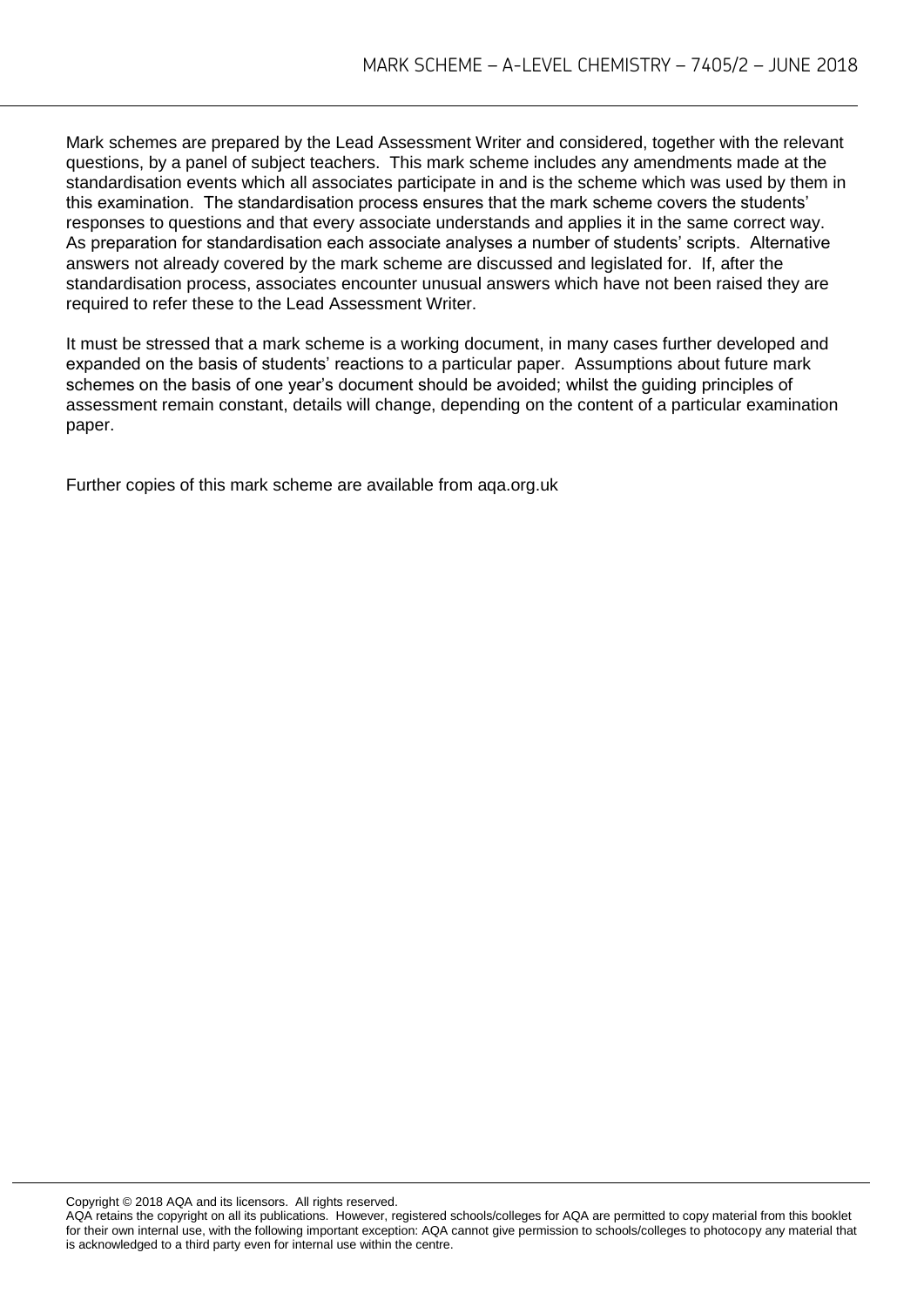### **A-Level Chemistry Mark Scheme Instructions for Examiners**

#### **1. General**

The mark scheme for each question shows:

- the marks available for each part of the question
- the total marks available for the question
- the typical answer or answers which are expected
- extra information to help the examiner make his or her judgement and help to delineate what is acceptable or not worthy of credit or, in discursive answers, to give an overview of the area in which a mark or marks may be awarded.

The extra information in the 'Comments' column is aligned to the appropriate answer in the lefthand part of the mark scheme and should only be applied to that item in the mark scheme.

You should mark according to the contents of the mark scheme. If you are in any doubt about applying the mark scheme to a particular response, consult your Team Leader.

At the beginning of a part of a question a reminder may be given, for example: where consequential marking needs to be considered in a calculation; or the answer may be on the diagram or at a different place on the script.

In general the right-hand side of the mark scheme is there to provide those extra details which might confuse the main part of the mark scheme yet may be helpful in ensuring that marking is straightforward and consistent.

The use of M1, M2, M3 etc in the right-hand column refers to the marking points in the order in which they appear in the mark scheme. So, M1 refers to the first marking point, M2 the second marking point etc.

#### **2. Emboldening**

- **2.1** In a list of acceptable answers where more than one mark is available 'any **two** from' is used, with the number of marks emboldened. Each of the following bullet points is a potential mark.
- **2.2** A bold **and** is used to indicate that both parts of the answer are required to award the mark.
- **2.3** Alternative answers acceptable for a mark are indicated by the use of **OR**. Different terms in the mark scheme are shown by a / ; eg allow smooth / free movement.

#### **3. Marking points**

#### **3.1 Marking of lists**

This applies to questions requiring a set number of responses, but for which students have provided extra responses. The general 'List' principle to be followed in such a situation is that 'right  $+$  wrong = wrong'.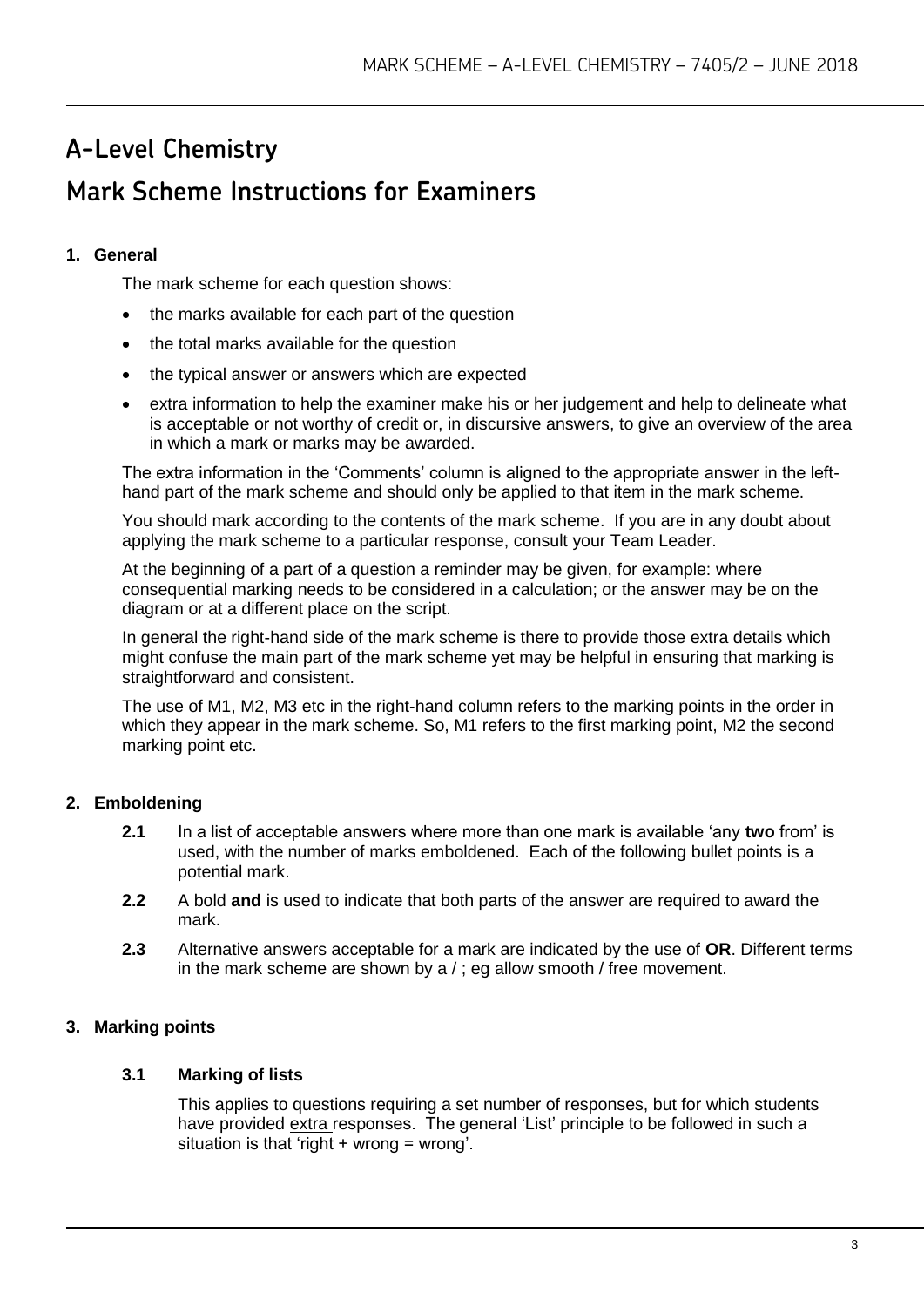Each error / contradiction negates each correct response. So, if the number of error / contradictions equals or exceeds the number of marks available for the question, no marks can be awarded.

However, responses considered to be neutral (often prefaced by 'Ignore' in the mark scheme) are not penalised.

| Correct<br>answers | Incorrect<br>answers (i.e.<br>incorrect rather<br>than neutral) | Mark $(2)$     | Comment                                                                                                           |
|--------------------|-----------------------------------------------------------------|----------------|-------------------------------------------------------------------------------------------------------------------|
| 1                  | 0                                                               | 1              |                                                                                                                   |
| 1                  |                                                                 | 1              | They have not exceeded the maximum<br>number of responses so there is no penalty.                                 |
|                    | 2                                                               | 0              | They have exceeded the maximum number<br>of responses so the extra incorrect<br>response cancels the correct one. |
| 2                  | 0                                                               | 2              |                                                                                                                   |
| $\overline{2}$     |                                                                 |                |                                                                                                                   |
| 2                  | 2                                                               | 0              |                                                                                                                   |
| 3                  | $\Omega$                                                        | $\overline{2}$ | The maximum mark is 2                                                                                             |
| 3                  |                                                                 |                | The incorrect response cancels out one of<br>the two correct responses that gained<br>credit.                     |
| 3                  | 2                                                               | 0              | Two incorrect responses cancel out the two<br>marks gained.                                                       |
| 3                  | 3                                                               | 0              |                                                                                                                   |

For example, in a question requiring 2 answers for 2 marks:

#### **3.2 Marking procedure for calculations**

Full marks should be awarded for a correct numerical answer, without any working shown, unless the question states 'Show your working' or 'justify your answer'. In this case, the mark scheme will clearly indicate what is required to gain full credit.

If an answer to a calculation is incorrect and working is shown, process mark(s) can usually be gained by correct substitution / working and this is shown in the 'Comments' column or by each stage of a longer calculation.

#### **3.3 Errors carried forward, consequential marking and arithmetic errors**

Allowances for errors carried forward are most likely to be restricted to calculation questions and should be shown by the abbreviation ECF or consequential in the marking scheme.

An arithmetic error should be penalised for one mark only unless otherwise amplified in the marking scheme. Arithmetic errors may arise from a slip in a calculation or from an incorrect transfer of a numerical value from data given in a question.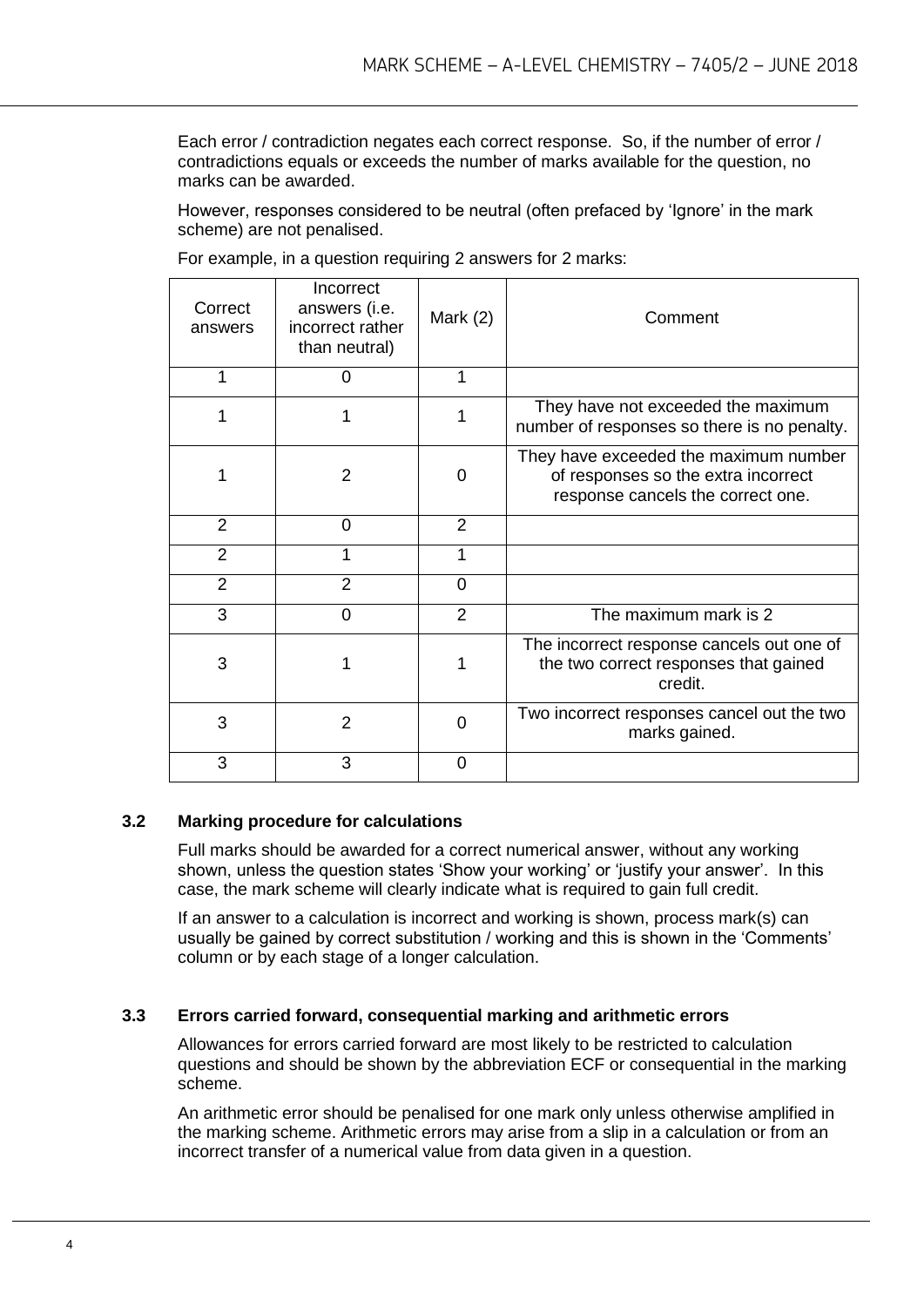#### **3.4 Equations**

In questions requiring students to write equations, state symbols are generally ignored unless otherwise stated in the 'Comments' column.

Examiners should also credit correct equations using multiples and fractions unless otherwise stated in the 'Comments' column.

#### **3.5 Oxidation states**

In general, the sign for an oxidation state will be assumed to be positive unless specifically shown to be negative.

#### **3.6 Interpretation of 'it'**

Answers using the word 'it' should be given credit only if it is clear that the 'it' refers to the correct subject.

#### **3.7 Phonetic spelling**

The phonetic spelling of correct scientific terminology should be credited **unless** there is a possible confusion with another technical term or if the question requires correct IUPAC nomenclature.

#### **3.8 Brackets**

(…..) are used to indicate information which is not essential for the mark to be awarded but is included to help the examiner identify the sense of the answer required.

#### **3.9 Ignore / Insufficient / Do not allow**

Ignore or insufficient is used when the information given is irrelevant to the question or not enough to gain the marking point. Any further correct amplification could gain the marking point.

Do **not** allow means that this is a wrong answer which, even if the correct answer is given, will still mean that the mark is not awarded.

#### **3.10 Marking crossed out work**

Crossed out work that **has not been** replaced should be marked as if it were not crossed out, if possible. Where crossed out work **has been** replaced, the replacement work and not the crossed out work should be marked.

#### **3.11 Reagents**

The command word "Identify", allows the student to choose to use **either** the name or the formula of a reagent in their answer. In some circumstances, the list principle may apply when both the name and the formula are used. Specific details will be given in mark schemes.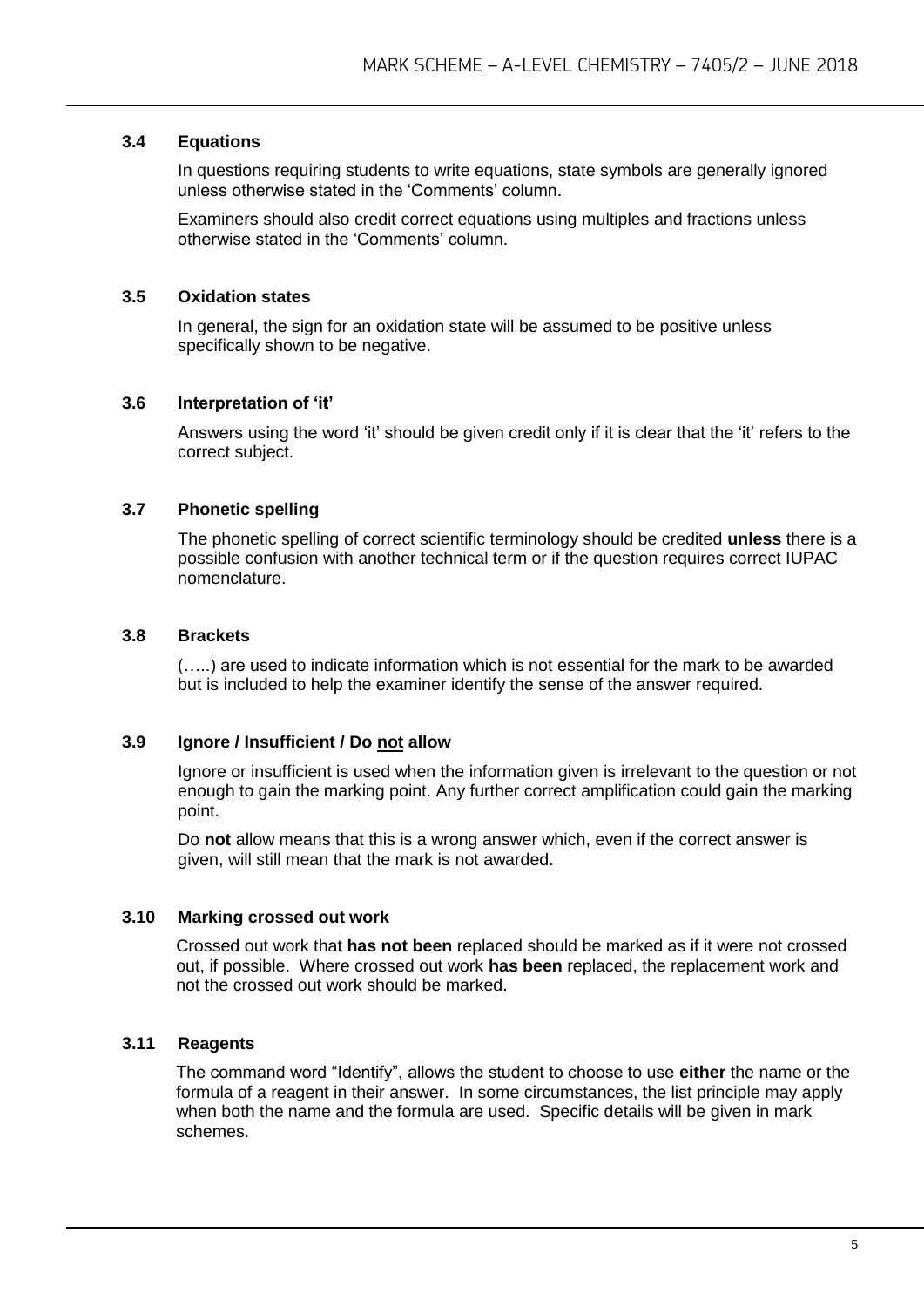The guiding principle is that a reagent is a chemical which can be taken out of a bottle or container. Failure to identify complete reagents **will be penalised**, but follow-on marks (e.g. for a subsequent equation or observation) can be scored from an incorrect attempt (possibly an incomplete reagent) at the correct reagent. Specific details will be given in mark schemes.

For example, **no credit** would be given for

- the cyanide ion or CN<sup>-</sup> when the reagent should be potassium cyanide or KCN;
- the hydroxide ion or OH<sup>-</sup> when the reagent should be sodium hydroxide or NaOH;
- the Ag(NH<sub>3</sub>)<sub>2</sub><sup>+</sup> ion when the reagent should be Tollens' reagent (or ammoniacal silver nitrate). In this example, no credit is given for the ion, but credit could be given for a correct observation following on from the use of the ion. Specific details will be given in mark schemes.

In the event that a student provides, for example, **both** KCN and cyanide ion, it would be usual to ignore the reference to the cyanide ion (because this is not contradictory) and credit the KCN. Specific details will be given in mark schemes.

#### **3.12 Organic structures**

Where students are asked to draw organic structures, unless a specific type is required in the question and stated in the mark scheme, these may be given as displayed, structural or skeletal formulas or a combination of all three as long as the result is unambiguous.

In general

- Displayed formulae must show all of the bonds and all of the atoms in the molecule, but need not show correct bond angles.
- Skeletal formulae must show carbon atoms by an angle or suitable intersection in the skeleton chain. Functional groups must be shown and it is essential that all atoms other than C atoms are shown in these (except H atoms in the functional groups of aldehydes, secondary amines and N-substituted amides which do not need to be shown).
- Structures must not be ambiguous, e.g. 1-bromopropane should be shown as  $CH<sub>3</sub>CH<sub>2</sub>CH<sub>2</sub>Br$  and not as the molecular formula  $C<sub>3</sub>H<sub>7</sub>Br$  which could also represent the isomeric 2-bromopropane.
- Bonds should be drawn correctly between the relevant atoms. This principle applies in all cases where the attached functional group contains a carbon atom, e.g nitrile, carboxylic acid, aldehyde and acid chloride. The carbon-carbon bond should be clearly shown. Wrongly bonded atoms will be penalised **on every occasion**. (see the examples below)
- The same principle should also be applied to the structure of alcohols. For example, if students show the alcohol functional group as C ─ HO, they should be penalised **on every occasion**.
- $\bullet$  Latitude should be given to the representation of C  $\sim$  C bonds in alkyl groups, given that  $CH_3$ — is considered to be interchangeable with  $H_3C$ — even though the latter would be preferred.
- Similar latitude should be given to the representation of amines where  $NH_{2}$  C will be allowed, although  $H_2N-C$  would be preferred.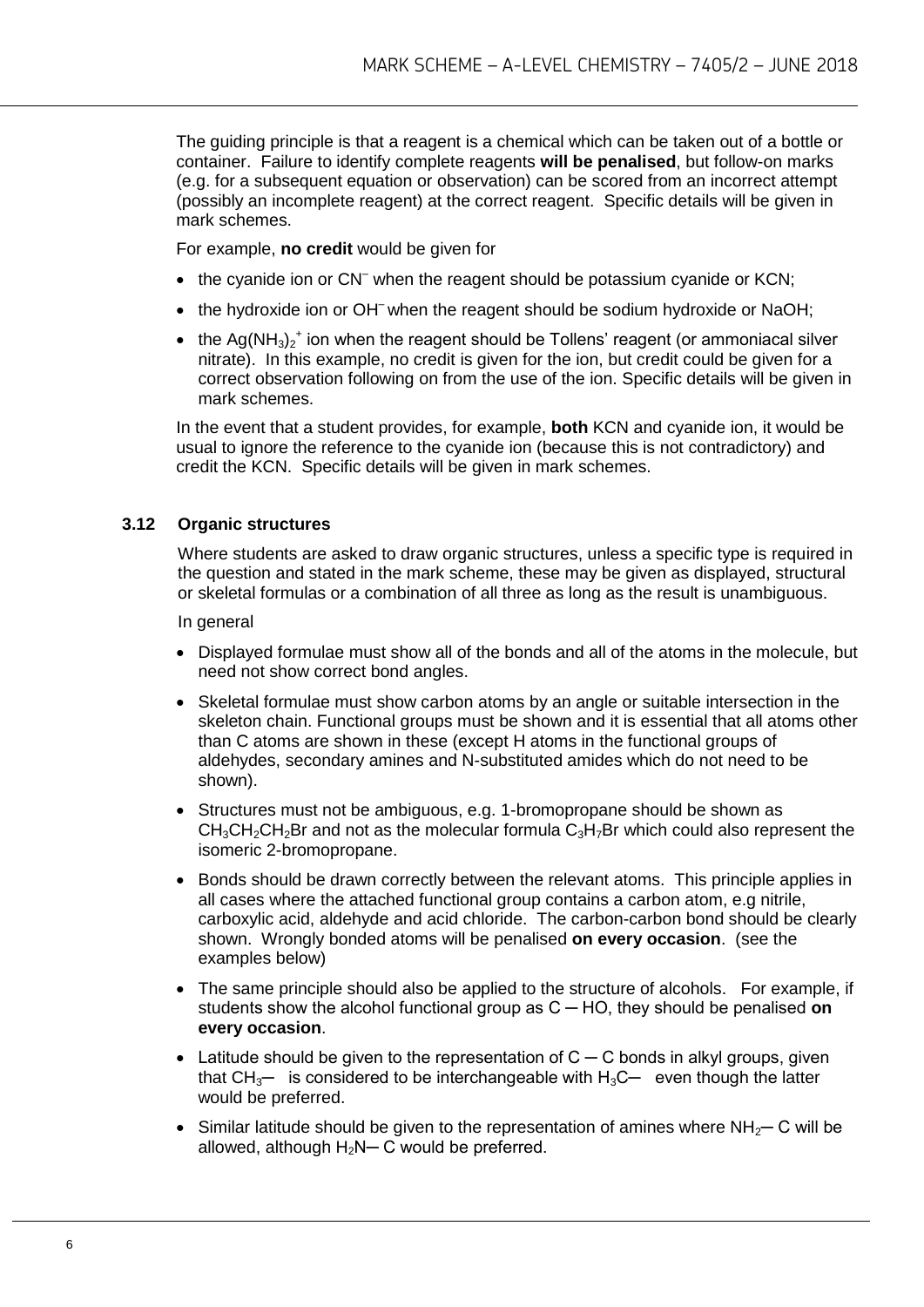Poor presentation of vertical C ─ CH<sup>3</sup> bonds or vertical C ─ NH<sup>2</sup> bonds should **not** be penalised. For other functional groups, such as  $-$  OH and  $-$  CN, the limit of tolerance is the half-way position between the vertical bond and the relevant atoms in the attached group.

By way of illustration, the following would apply.



- Representation of  $CH<sub>2</sub>$  by  $C-H<sub>2</sub>$  will be penalised
- Some examples are given here of **structures** for specific compounds that should **not** gain credit (but, exceptions may be made in the context of balancing equations)

| CH <sub>3</sub> COH                                                     | for        | ethanal            |
|-------------------------------------------------------------------------|------------|--------------------|
| CH <sub>3</sub> CH <sub>2</sub> HO<br>OHCH <sub>2</sub> CH <sub>3</sub> | for<br>for | ethanol<br>ethanol |
| $C_2H_6O$                                                               | for        | ethanol            |
|                                                                         |            |                    |
| CH <sub>2</sub> CH <sub>2</sub>                                         | for        | ethene             |
| CH <sub>2</sub> .CH <sub>2</sub>                                        | for        | ethene             |
| CH <sub>2</sub> :CH <sub>2</sub>                                        | for        | ethane             |
|                                                                         |            |                    |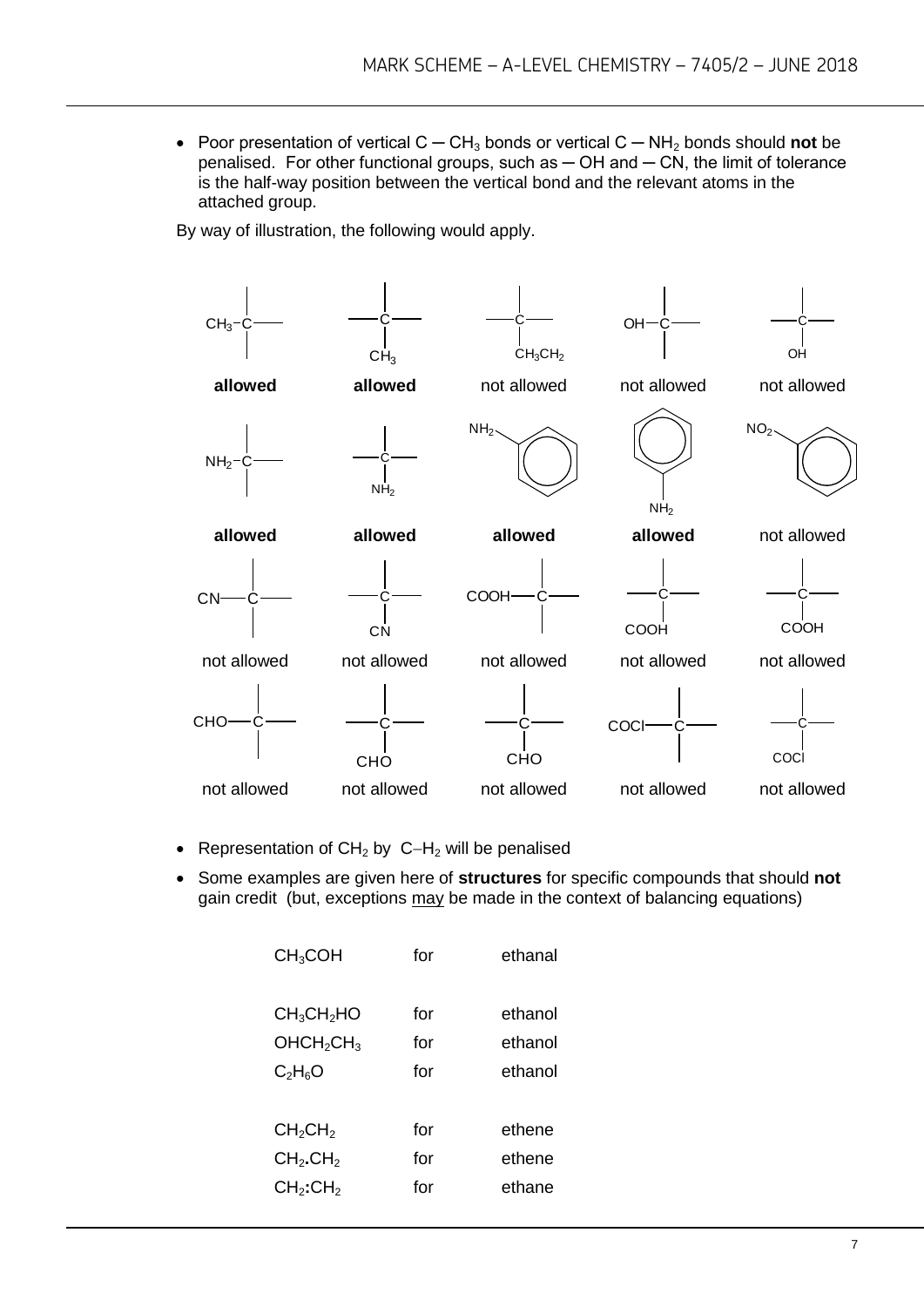Each of the following **should gain credit** as alternatives to correct representations of the structures.

 $CH_2 = CH_2$  for ethene,  $H_2C=CH_2$  $CH<sub>3</sub>CHOHCH<sub>3</sub>$  for propan-2-ol,  $CH<sub>3</sub>CH(OH)CH<sub>3</sub>$ 

- In most cases, the use of "sticks" to represent C ─ H bonds in a structure should **not** be penalised. The exceptions to this when "sticks" will be penalised include
	- structures in mechanisms where the  $C H$  bond is essential (e.g. elimination reactions in halogenoalkanes and alcohols)
	- when a displayed formula is required
	- when a skeletal structure is required or has been drawn by the candidate

#### **3.13 Organic names**

As a general principle, non-IUPAC names or incorrect spelling or incomplete names should **not** gain credit. Some illustrations are given here.

| but-2-ol                | should be butan-2-ol                                        |
|-------------------------|-------------------------------------------------------------|
| 2-hydroxybutane         | should be butan-2-ol                                        |
| butane-2-ol             | should be butan-2-ol                                        |
| 2-butanol               | should be butan-2-ol                                        |
| ethan-1,2-diol          | should be ethane-1,2-diol                                   |
| 2-methpropan-2-ol       | should be 2-methylpropan-2-ol                               |
| 2-methylbutan-3-ol      | should be 3-methylbutan-2-ol                                |
| 3-methylpentan          | should be 3-methylpentane                                   |
| 3-mythylpentane         | should be 3-methylpentane                                   |
| 3-methypentane          | should be 3-methylpentane                                   |
| propanitrile            | should be propanenitrile                                    |
| aminethane              | should be ethylamine (although aminoethane can gain credit) |
| 2-methyl-3-bromobutane  | should be 2-bromo-3-methylbutane                            |
| 3-bromo-2-methylbutane  | should be 2-bromo-3-methylbutane                            |
| 3-methyl-2-bromobutane  | should be 2-bromo-3-methylbutane                            |
| 2-methylbut-3-ene       | should be 3-methylbut-1-ene                                 |
| difluorodichloromethane | should be dichlorodifluoromethane                           |
|                         |                                                             |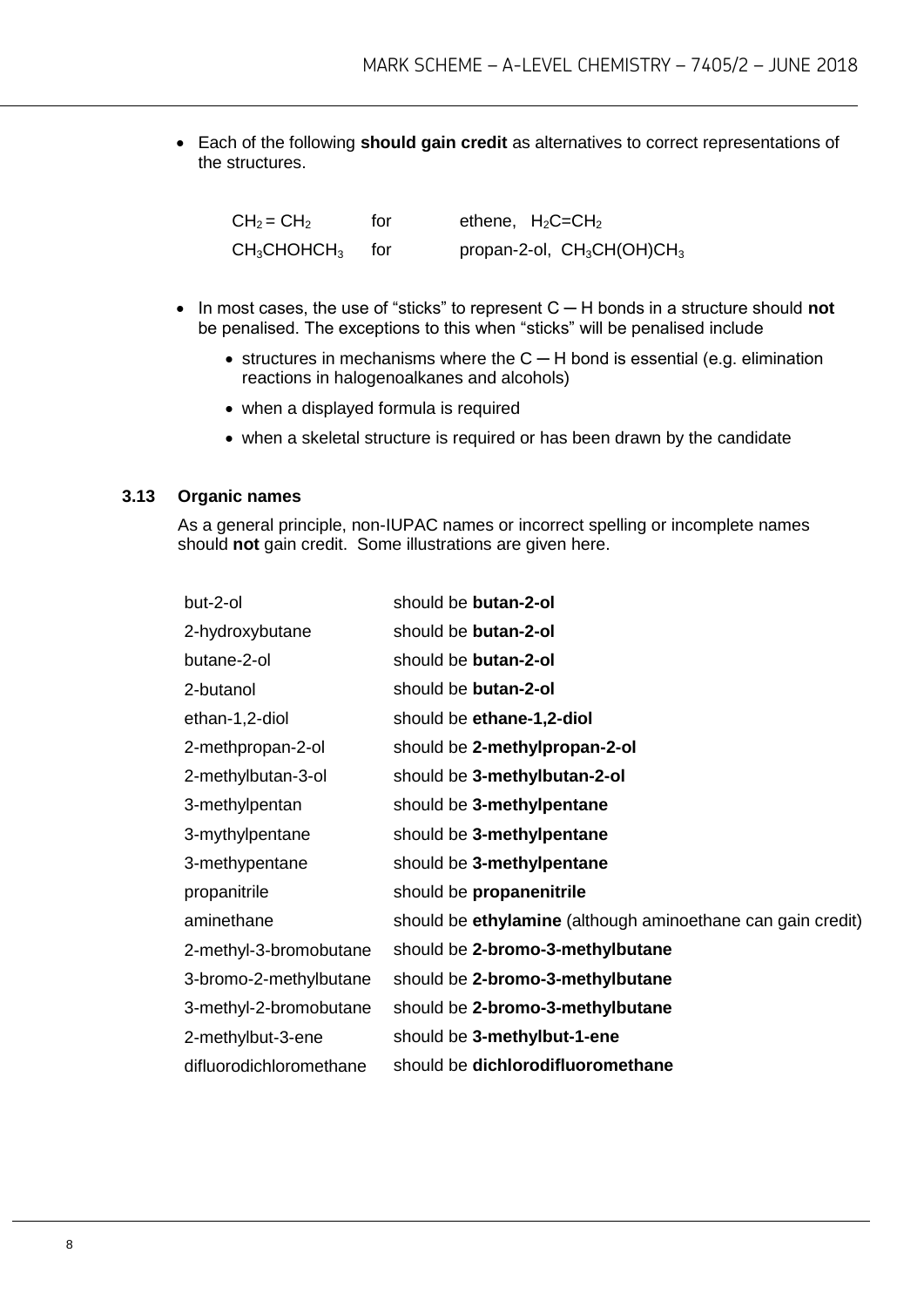#### **3.14 Organic reaction mechanisms**

Curly arrows should originate either from a lone pair of electrons or from a bond.

**The following representations** should not gain credit **and will be penalised each time**  within a clip.



For example, the following would score zero marks



When the curly arrow is showing the formation of a bond to an atom, the arrow can go directly to the relevant atom, alongside the relevant atom or **more than half-way** towards the relevant atom.

In free-radical substitution

- the absence of a radical dot should be penalised **once only** within a clip.
- the use of half-headed arrows is not required, but the use of double-headed arrows or the incorrect use of half-headed arrows in free-radical mechanisms should be penalised **once only** within a clip

The correct use of skeletal formulae in mechanisms is acceptable, but where a C-H bond breaks both the bond and the H must be drawn to gain credit.

#### **3.15 Extended responses**

#### **For questions marked using a 'Levels of Response' mark scheme:**

Level of response mark schemes are broken down into three levels, each of which has a descriptor. Each descriptor contains two statements. The first statement is the Chemistry content statement and the second statement is the communication statement.

#### **Determining a level**

Start at the lowest level of the mark scheme and use it as a ladder to see whether the answer meets the Chemistry content descriptor for that level. The descriptor for the level indicates the qualities that might be seen in the student's answer for that level. If it meets the lowest level, then go to the next one and decide if it meets this level, and so on, until you have a match between the level descriptor and the answer.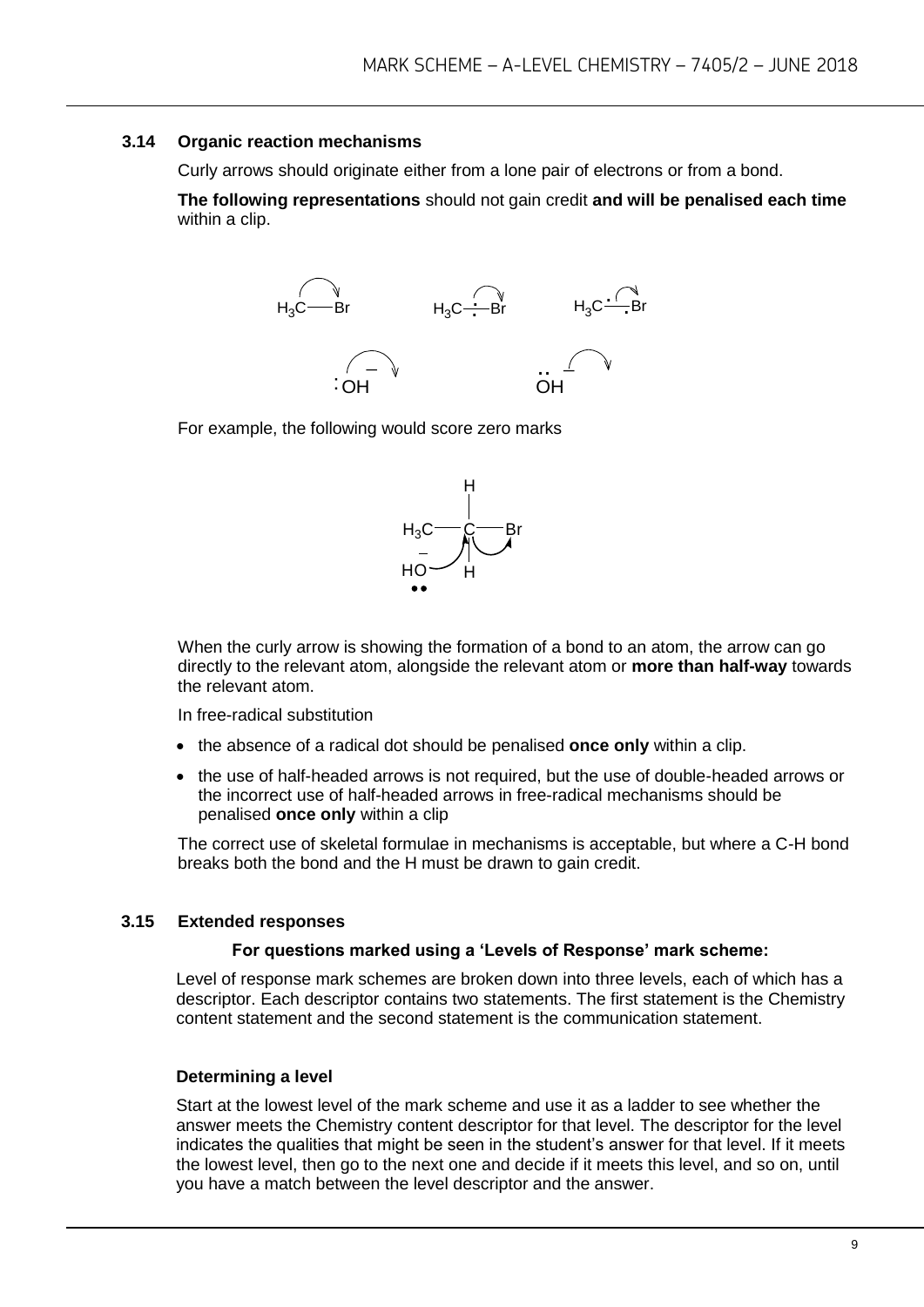When assigning a level you should look at the overall quality of the answer and not look to pick holes in small and specific parts of the answer where the student has not performed quite as well as the rest. If the answer covers different aspects of different levels of the mark scheme you should use a best fit approach for defining the level.

Once the level has been decided, the mark within the level is determined by the communication statement:

• If the answer completely matches the communication descriptor, award the higher mark within the level.

• If the answer does not completely match the communication descriptor, award the lower mark within the level.

The exemplar materials used during standardisation will help you to determine the appropriate level. There will be an exemplar in the standardising materials which will correspond with each level of the mark scheme and for each mark within each level. This answer will have been awarded a mark by the Lead Examiner. You can compare the student's answer with the exemplar to determine if it is the same standard, better or worse than the example. You can then use this to allocate a mark for the answer based on the Lead Examiner's mark on the exemplar.

You may well need to read back through the answer as you apply the mark scheme to clarify points and assure yourself that the level and the mark are appropriate.

Indicative content in the mark scheme is provided as a guide for examiners. It is not intended to be exhaustive and you must credit other chemically valid points. Students may not have to cover all of the points mentioned in the indicative content to reach the highest level of the mark scheme. The mark scheme will state how much chemical content is required for the highest level.

An answer which contains nothing of relevance to the question must be awarded no marks.

#### **For other extended response answers:**

Where a mark scheme includes linkage words (such as 'therefore', 'so', 'because' etc), these are optional. However, a student's marks for the question may be limited if they do not demonstrate the ability to construct and develop a sustained line of reasoning which is coherent, relevant, substantiated and logically structured. In particular answers in the form of bullet pointed lists may not be awarded full marks if there is no indication of logical flow between each point or if points are in an illogical order.

The mark schemes for some questions state that the maximum mark available for an extended response answer is limited if the answer is not coherent, relevant, substantiated and logically structured. During the standardisation process, the Lead Examiner will provide marked exemplar material to demonstrate answers which have not met these criteria. You should use these exemplars as a comparison when marking student answers.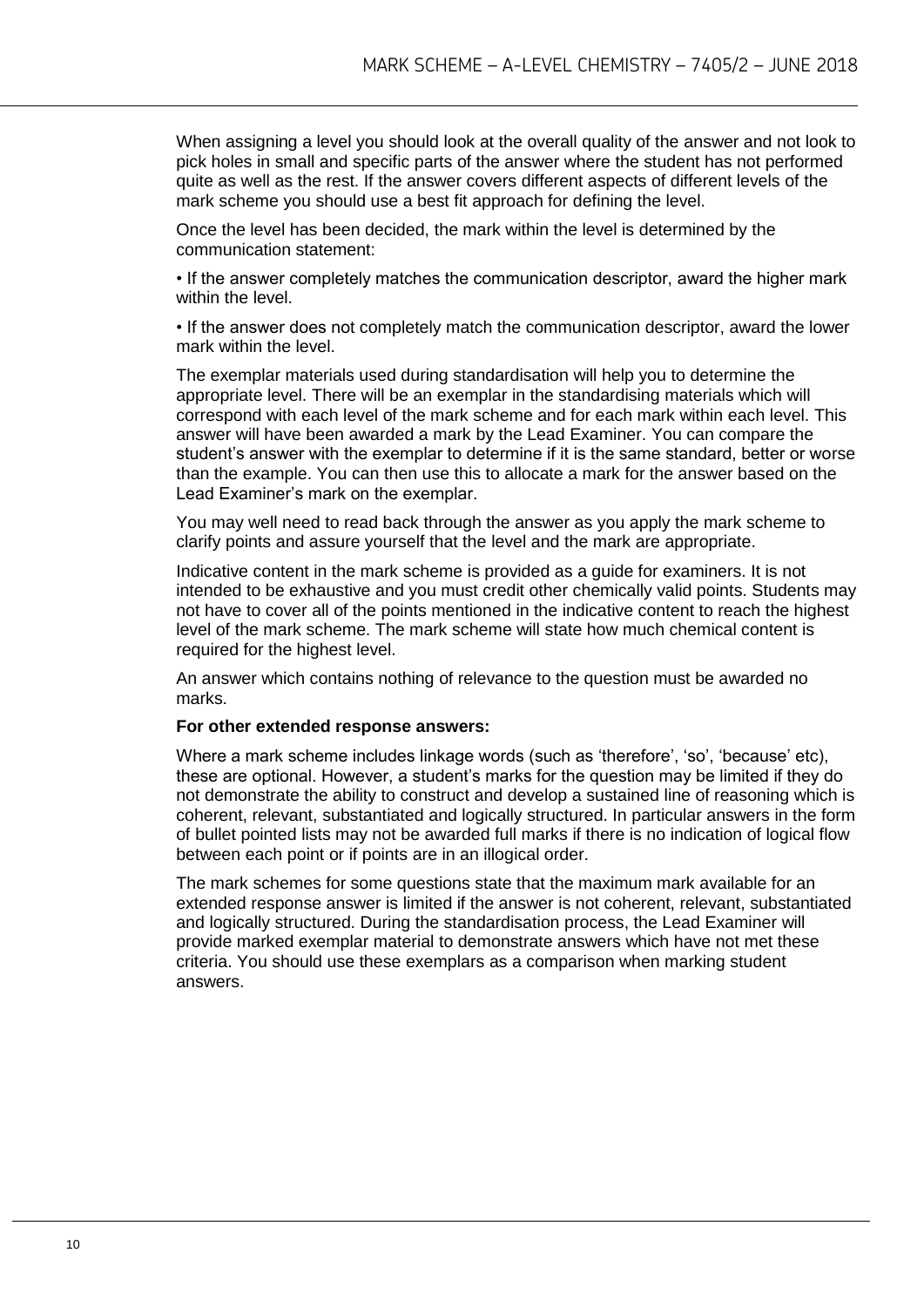| <b>Question</b> | <b>Answers</b>                                                                                                                                                                               | <b>Mark</b>                                              | <b>Additional Comments/Guidance</b>                                                                                                                                                                                                                                            |
|-----------------|----------------------------------------------------------------------------------------------------------------------------------------------------------------------------------------------|----------------------------------------------------------|--------------------------------------------------------------------------------------------------------------------------------------------------------------------------------------------------------------------------------------------------------------------------------|
| 01.1            | $C_7H_{16}$ + 110 <sub>2</sub> $\rightarrow$ 7CO <sub>2</sub> + 8H <sub>2</sub> O                                                                                                            | M1                                                       | Ignore state symbols<br>Allow multiples                                                                                                                                                                                                                                        |
| 01.2            | Zeolite OR aluminosilicate<br>Slight/moderate pressure<br>$C_{16}H_{34}$ $\rightarrow$ $C_{7}H_{16}$ + $C_{6}H_{12}$ + $C_{3}H_{6}$                                                          | M1<br>M <sub>2</sub><br>M <sub>3</sub>                   | Allow porous pot / aluminium oxide / alumina / silica /<br>silicon dioxide<br>Slightly above atmospheric – allow 1-5 atmospheres<br>/ 100-500kPa                                                                                                                               |
| 01.3            | $Cl \bullet$ + $CH_3CH_2CH_2CH_3$ $\longrightarrow$ $CH_3CH_2CHCH_3$ + HCl<br>$CH_3CH_2CHCH_3$ + Cl <sub>2</sub> $\longrightarrow$ CH <sub>3</sub> CH <sub>2</sub> CHClCH <sub>3</sub> + Cl• | M1<br>M <sub>2</sub>                                     | If incorrect radical or ambiguous radical lose M1 but<br>can award M2 for ecf in each equation.<br>Allow equations in either order<br>Allow dot anywhere on the second carbon<br>Ignore extra initiation and termination steps                                                 |
| 01.4            | Cŀ<br>$Cl+ + O3 \rightarrow ClO+ + O2$<br>$ClO+ + O3 \rightarrow Cl+ + 2O2$<br>Cl is regenerated (and causes a chain reaction in the<br>decomposition of ozone)                              | M1<br>M <sub>2</sub><br>M <sub>3</sub><br>M <sub>4</sub> | Allow Cl or Chlorine in M1 and M4<br>Penalise absence of dot once in the equations<br>Allow dot anywhere on the radical<br>Apply the list principle in the equations and penalise<br>initiation from $Cl2$<br>Allow equations in either order.<br>Ignore Cl acts as a catalyst |
| Total           |                                                                                                                                                                                              | 10                                                       |                                                                                                                                                                                                                                                                                |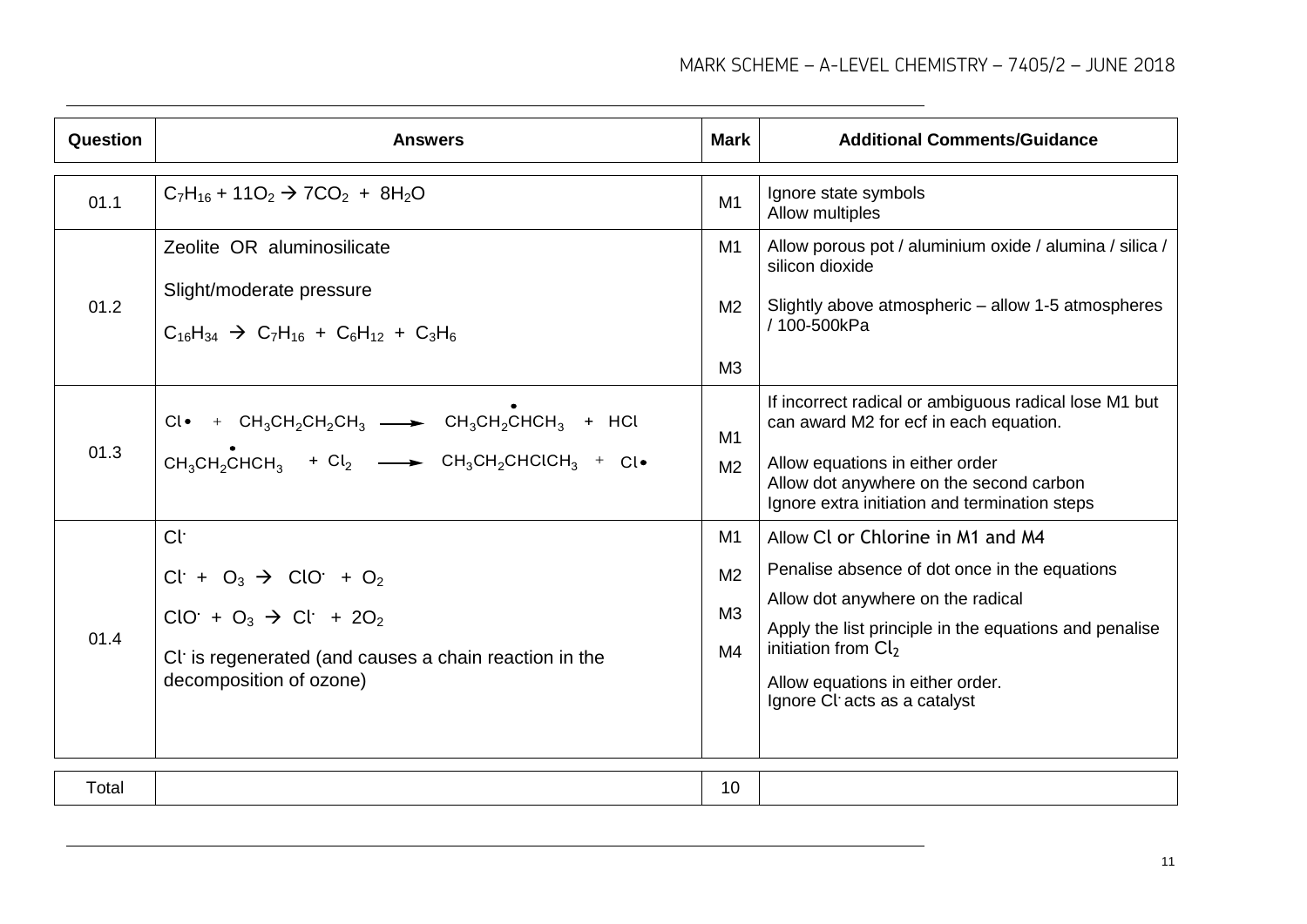#### MARK SCHEME – A-LEVEL CHEMISTRY – 7405/2 – JUNE 2018

| Question     | <b>Answers</b>                                                                      | <b>Mark</b> | <b>Additional Comments/Guidance</b>                                                                         |
|--------------|-------------------------------------------------------------------------------------|-------------|-------------------------------------------------------------------------------------------------------------|
| 02.1         | 3-bromo-(2)-methylpropan-1-ol ONLY                                                  |             | 3 and 1 are essential, 2 may be omitted, but any<br>other number here is wrong<br>Ignore hyphens and commas |
|              | Bromine is more electronegative than carbon                                         | M1          | Allow difference in electronegativity if polarity of<br>bond shown                                          |
| 02.2<br>02.3 | C is partially positive / electron deficient                                        | M2          | M2 and M3 can be awarded from diagram that<br>shows nucleophilic attack                                     |
|              | Lone/electron pair (on the nucleophile) donated to the partially<br>positive carbon | M3          | Allow lone pair attracted to / attacks the partially<br>positive carbon                                     |
|              | н                                                                                   |             | Must be displayed with all bonds shown                                                                      |
|              | H<br>Н                                                                              |             |                                                                                                             |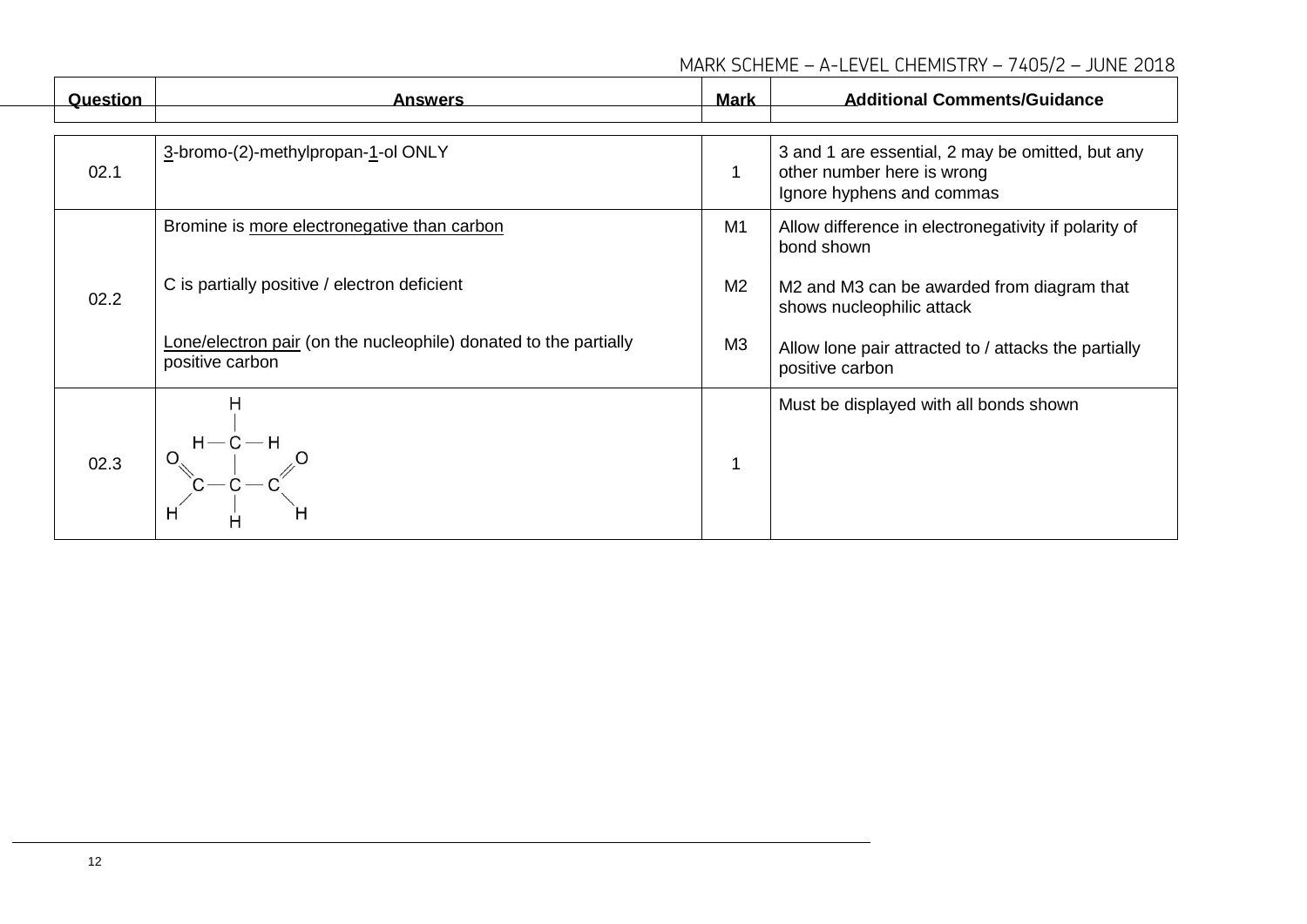#### MARK SCHEME – A-LEVEL CHEMISTRY – 7405/2 – JUNE 2018

| Question | <b>Answers</b>                                                                                                                                                                                                                             | <b>Mark</b>    | <b>Additional Comments/Guidance</b>                                                                                                                                                                                                               |
|----------|--------------------------------------------------------------------------------------------------------------------------------------------------------------------------------------------------------------------------------------------|----------------|---------------------------------------------------------------------------------------------------------------------------------------------------------------------------------------------------------------------------------------------------|
| 02.4     | $CH_3$ H<br>$NC-C-C-C-C$<br>H<br>HO<br>OH<br>KCN & (dil) acid<br>Allow<br>$C = CH_2-CH_2$ - CH <sub>2</sub> - CH <sub>2</sub> - CH <sub>2</sub> - CH <sub>2</sub> - CH <sub>2</sub> - CH <sub>2</sub> -<br>$NC$ —<br>from<br>н<br>HÓ<br>OH | 1<br>1         | Not need be displayed<br>See General Marking instructions section 3.12 for<br>penalties for incorrectly drawn bonds such as<br>C-HO or C-NC etc.<br><b>Allow HCN</b><br>Ignore alcoholic solvents<br>Penalise conc. HCl, $H_2SO_4$ or any $HNO_3$ |
| Total    |                                                                                                                                                                                                                                            | $\overline{7}$ |                                                                                                                                                                                                                                                   |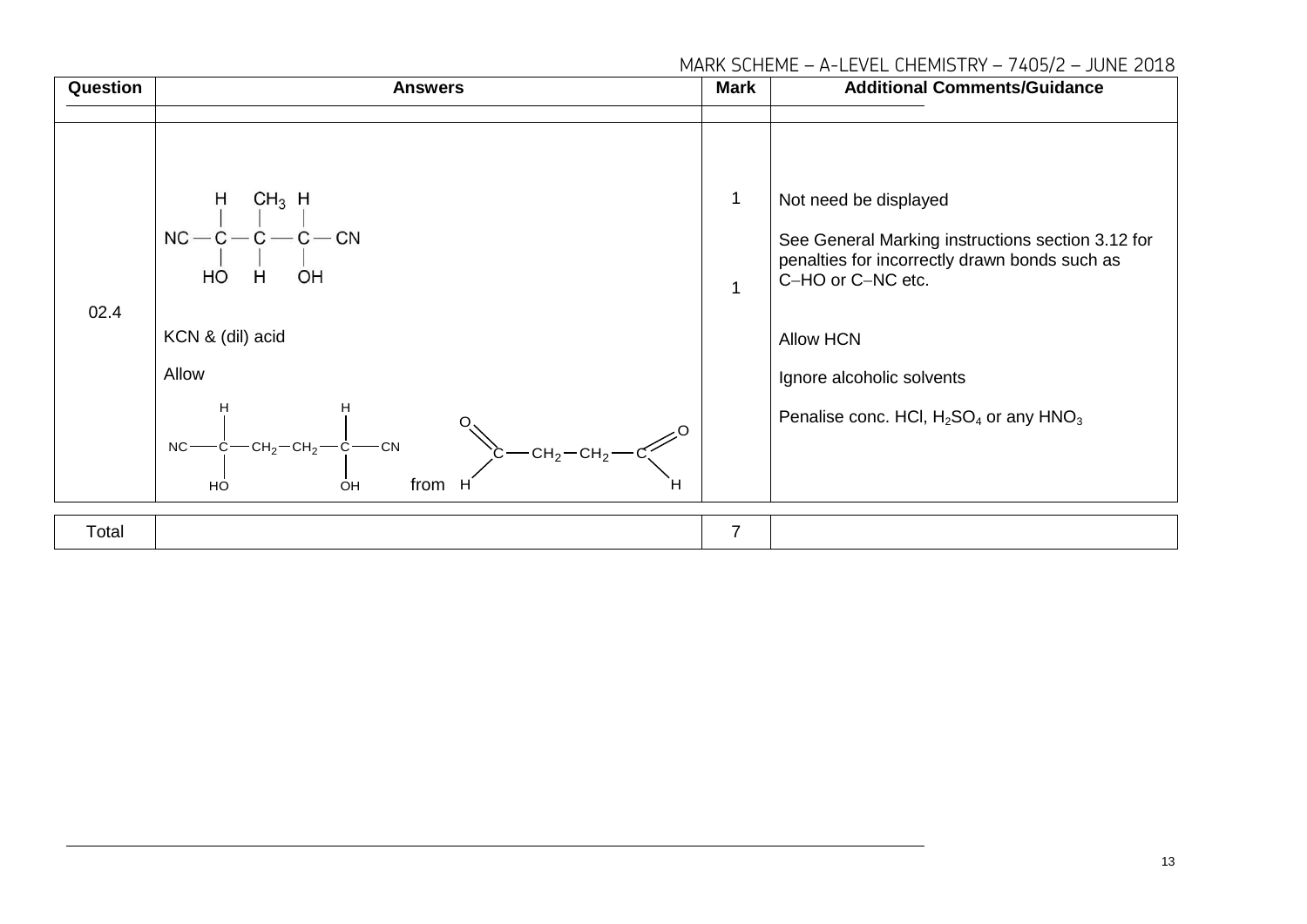| Question             | <b>Answers</b>                                                                                                          | Mark           | <b>Additional Comments/Guidance</b>                                                                                      |
|----------------------|-------------------------------------------------------------------------------------------------------------------------|----------------|--------------------------------------------------------------------------------------------------------------------------|
|                      | Aldehyde/propanal has dipole-dipole forces (between molecules)                                                          | M1             | If any 'covalent bonds broken' CE=0 for clip.                                                                            |
| 03.1<br>03.2<br>03.3 | Alcohol/propan-1-ol AND Carboxylic acid/ propanoic acid have<br>hydrogen bonding (between molecules).                   | M <sub>2</sub> | Ignore Van der Waal forces<br>Ignore reference to energy                                                                 |
|                      | The forces between the molecules in aldehyde are weaker (than<br>those in alcohol and acid so it will evaporate first.) | M <sub>3</sub> | M3 only awarded following correct M1 OR M2<br>Allow converse for M3                                                      |
|                      | Keep the temperature of the reaction mixture below the boiling point<br>of propan-1-ol/below 97 °C                      | M <sub>1</sub> | Allow temperature in range 49-96 inclusive                                                                               |
|                      |                                                                                                                         |                | Allow description of cooling the vessel                                                                                  |
|                      | Cool the distillate / collecting vessel                                                                                 | M <sub>2</sub> | Ignore reference to oxidising agents                                                                                     |
|                      |                                                                                                                         |                | Penalise lid / sealed container                                                                                          |
|                      | Add named carbonate/hydrogencarbonate OR magnesium to a<br>sample of the distillate.                                    | M1             | Incorrect chemical CE=0<br>Allow formula (mark on for incorrect formula)<br>Allow blue litmus or correct named indicator |
|                      | Effervescence/fizz/bubbles would confirm presence of acid or<br>converse                                                |                | Blue litmus turns red confirms acid present or<br>converse                                                               |
|                      |                                                                                                                         | M <sub>2</sub> | Allow gas/ $CO2$ produced which turns lime water<br>cloudy OR gas/ $H_2$ produced which burns with a<br>squeaky pop      |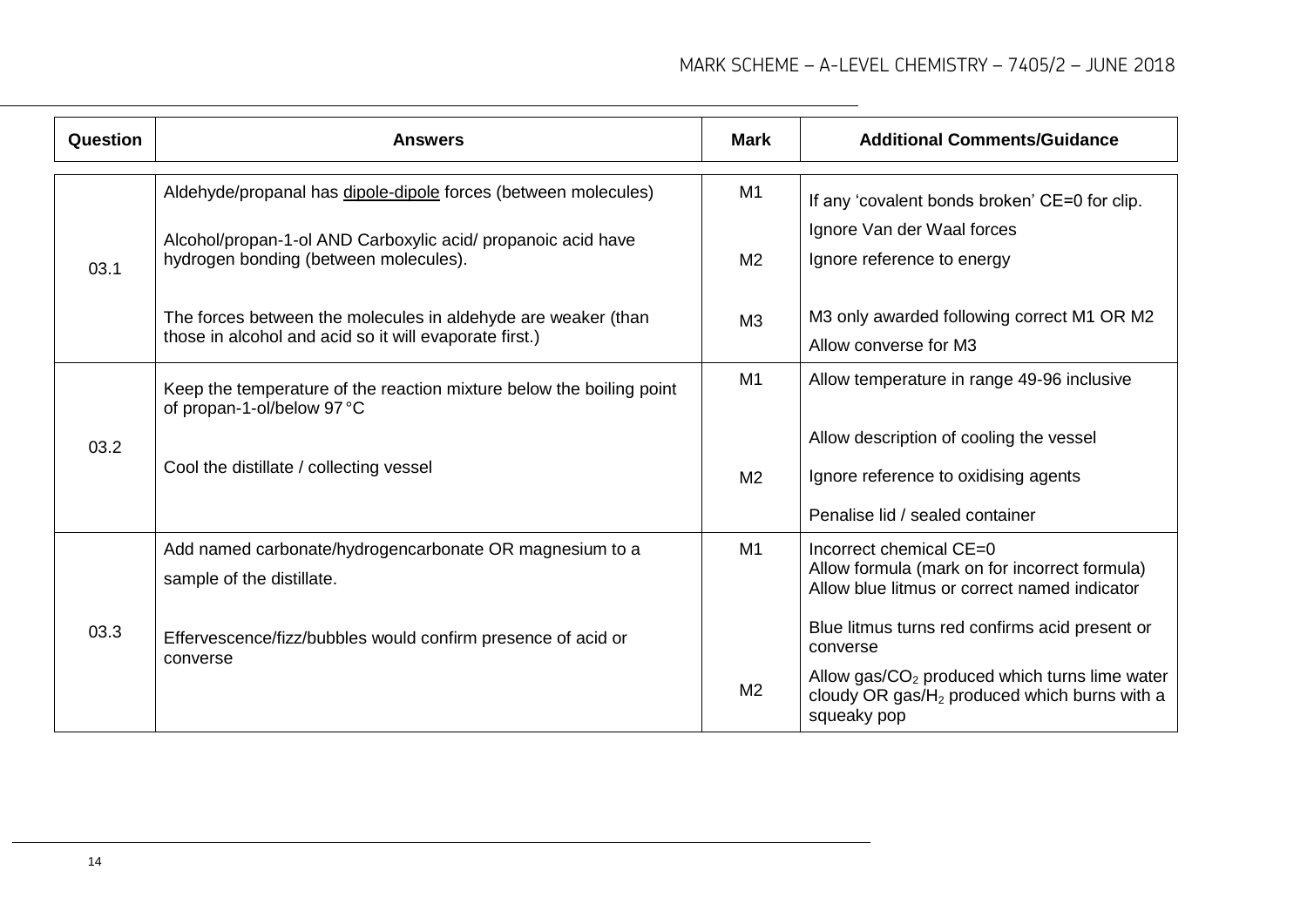|              | (Temperature difference = $15.1 \text{ }^{\circ}C$ )                                                                                                                                                                                                                                                                                                                                                                                                                                                                                                                                           |                | If $\Delta T$ wrong – AE mark on otherwise can only award M2        |
|--------------|------------------------------------------------------------------------------------------------------------------------------------------------------------------------------------------------------------------------------------------------------------------------------------------------------------------------------------------------------------------------------------------------------------------------------------------------------------------------------------------------------------------------------------------------------------------------------------------------|----------------|---------------------------------------------------------------------|
|              | $q = 150 \times 4.18 \times 15.1$ or 9467.7 J or 9.4677kJ                                                                                                                                                                                                                                                                                                                                                                                                                                                                                                                                      | M <sub>1</sub> | If use 457 in M1, can only score M2                                 |
|              | amount ethanol burned = $0.457/46.0 = 9.93 \times 10^{-3}$ mol                                                                                                                                                                                                                                                                                                                                                                                                                                                                                                                                 | M <sub>2</sub> | If use 457 in M2 can score 2 for $-0.953$ kJ mol <sup>-1</sup>      |
| 03.4<br>03.5 | Heat change per mole = $(M1/1000)/M2$ = 952.99 kJ mol <sup>-1</sup>                                                                                                                                                                                                                                                                                                                                                                                                                                                                                                                            |                |                                                                     |
|              | $\Delta H$ = - 953 kJ mol <sup>-1</sup> must be 3sfs and must be negative                                                                                                                                                                                                                                                                                                                                                                                                                                                                                                                      | M3             | BEWARE if they miss conversion to kJ and also miss                  |
|              | (allow range -953 to -954)                                                                                                                                                                                                                                                                                                                                                                                                                                                                                                                                                                     |                | conversion to g, they get answer = $-953$ which scores 1            |
|              |                                                                                                                                                                                                                                                                                                                                                                                                                                                                                                                                                                                                |                | +953 can score M1 and M2                                            |
|              |                                                                                                                                                                                                                                                                                                                                                                                                                                                                                                                                                                                                |                | Allow -950 or -960 for rounding to 2sf                              |
|              | Elimination                                                                                                                                                                                                                                                                                                                                                                                                                                                                                                                                                                                    | M1             | Penalise base elimination                                           |
|              | Mechanism: Either (E1)                                                                                                                                                                                                                                                                                                                                                                                                                                                                                                                                                                         |                |                                                                     |
|              |                                                                                                                                                                                                                                                                                                                                                                                                                                                                                                                                                                                                | 3              | M2 for protonation of alcohol, i.e. Ip plus arrow to H <sup>+</sup> |
|              | $\begin{array}{ccc}\n & H & H \\ CH_3CH_2CH_2 & -C & CH_3 & \downarrow & \downarrow \\  & H & H & \downarrow & \downarrow \\  & H & H & \downarrow & \downarrow \\  & H & H & H & \downarrow \\  & H & H & H & \downarrow \\  & H & H & H & \downarrow \\  & H & H & H & \downarrow \\  & H & H & H & \downarrow \\  & H & H & H & \downarrow \\  & H & H & H & \downarrow \\  & H & H & H & \downarrow \\  & H & H & H & \downarrow \\  & H & H & H & \downarrow \\  & H & H & H & \downarrow \\  & H & H & H & \downarrow \\  & H & H & H & \downarrow \\  & H & H & H & \downarrow \\  & H$ |                | or to H of H-O- in $H_2SO_4$ and from H-O bond to O                 |
|              |                                                                                                                                                                                                                                                                                                                                                                                                                                                                                                                                                                                                |                | M3 for protonated alcohol plus arrow showing loss of                |
|              | CH <sub>3</sub> CH <sub>2</sub> CH <sub>2</sub> - C - CH <sub>3</sub> (<br>CH <sub>3</sub> CH <sub>2</sub> CH <sub>2</sub> - C - CH <sub>3</sub> CH <sub>3</sub> CH <sub>2</sub> CH <sub>2</sub> - C - CH <sub>3</sub>                                                                                                                                                                                                                                                                                                                                                                         |                | water                                                               |
|              |                                                                                                                                                                                                                                                                                                                                                                                                                                                                                                                                                                                                |                |                                                                     |
|              |                                                                                                                                                                                                                                                                                                                                                                                                                                                                                                                                                                                                |                | M4 for arrow showing loss of H <sup>+</sup>                         |
|              |                                                                                                                                                                                                                                                                                                                                                                                                                                                                                                                                                                                                |                | From correct carbocation (E1)                                       |
|              | CH <sub>3</sub> CH <sub>2</sub> CH <sub>2</sub> - $\begin{array}{ccc} & H & H \\ \mid & &   & H \\ CH_3CH_2CH_2 \longrightarrow & CH_2 & \longrightarrow & CH_3CH_2CH_2 \longrightarrow & CH_2 \end{array}$                                                                                                                                                                                                                                                                                                                                                                                    |                |                                                                     |
|              |                                                                                                                                                                                                                                                                                                                                                                                                                                                                                                                                                                                                |                | wrong alcohol used / alkene formed loses M4                         |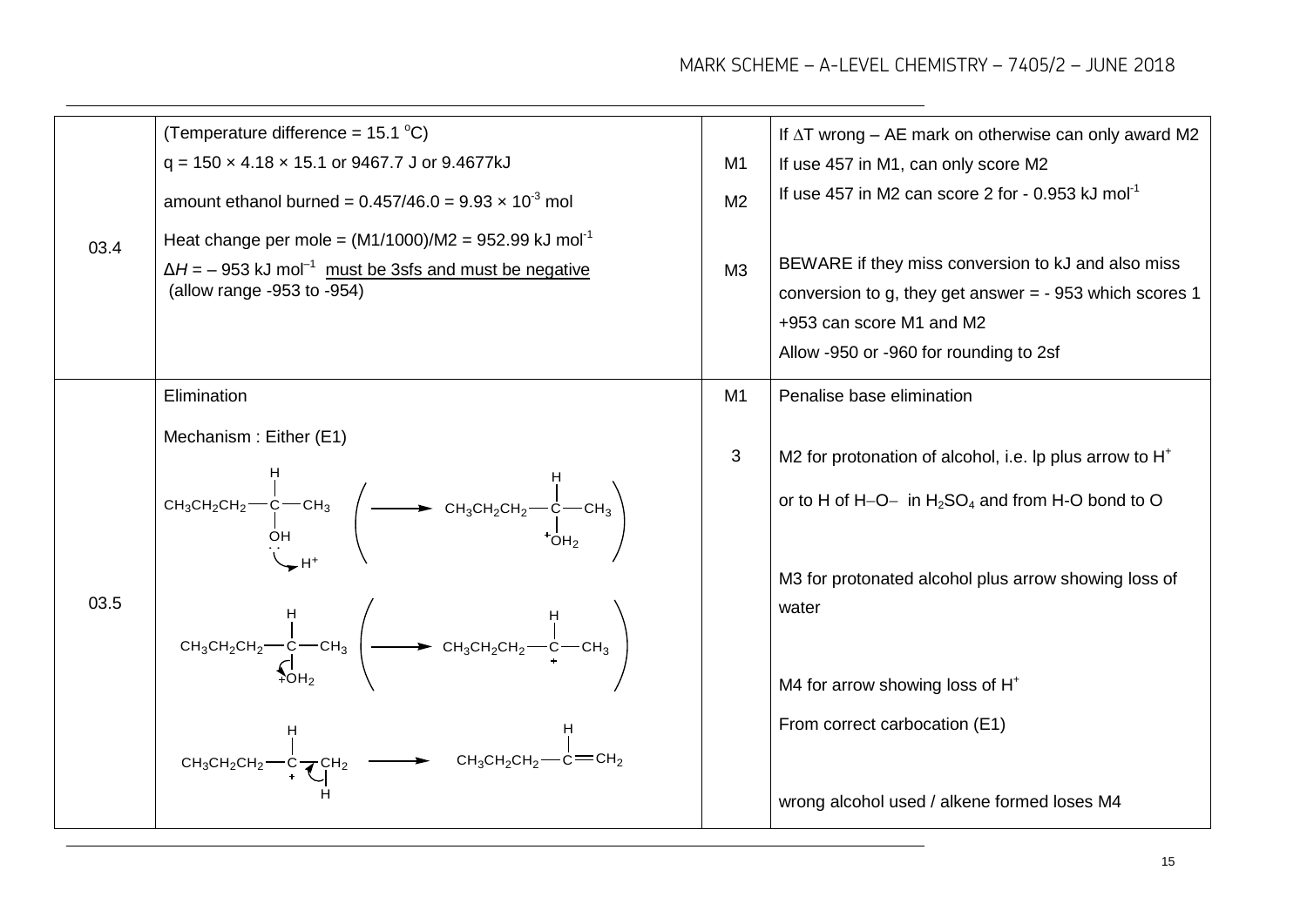

|       | E-pent-2-ene                                                                                    | M1             | Allow trans                                                             |
|-------|-------------------------------------------------------------------------------------------------|----------------|-------------------------------------------------------------------------|
| 03.6  | C=C bond cannot rotate and<br>Each carbon in the double bond has (2) different groups attached. | M <sub>2</sub> | Allow (two) different groups on each/either side of<br>the double bond. |
| Total |                                                                                                 | 16             |                                                                         |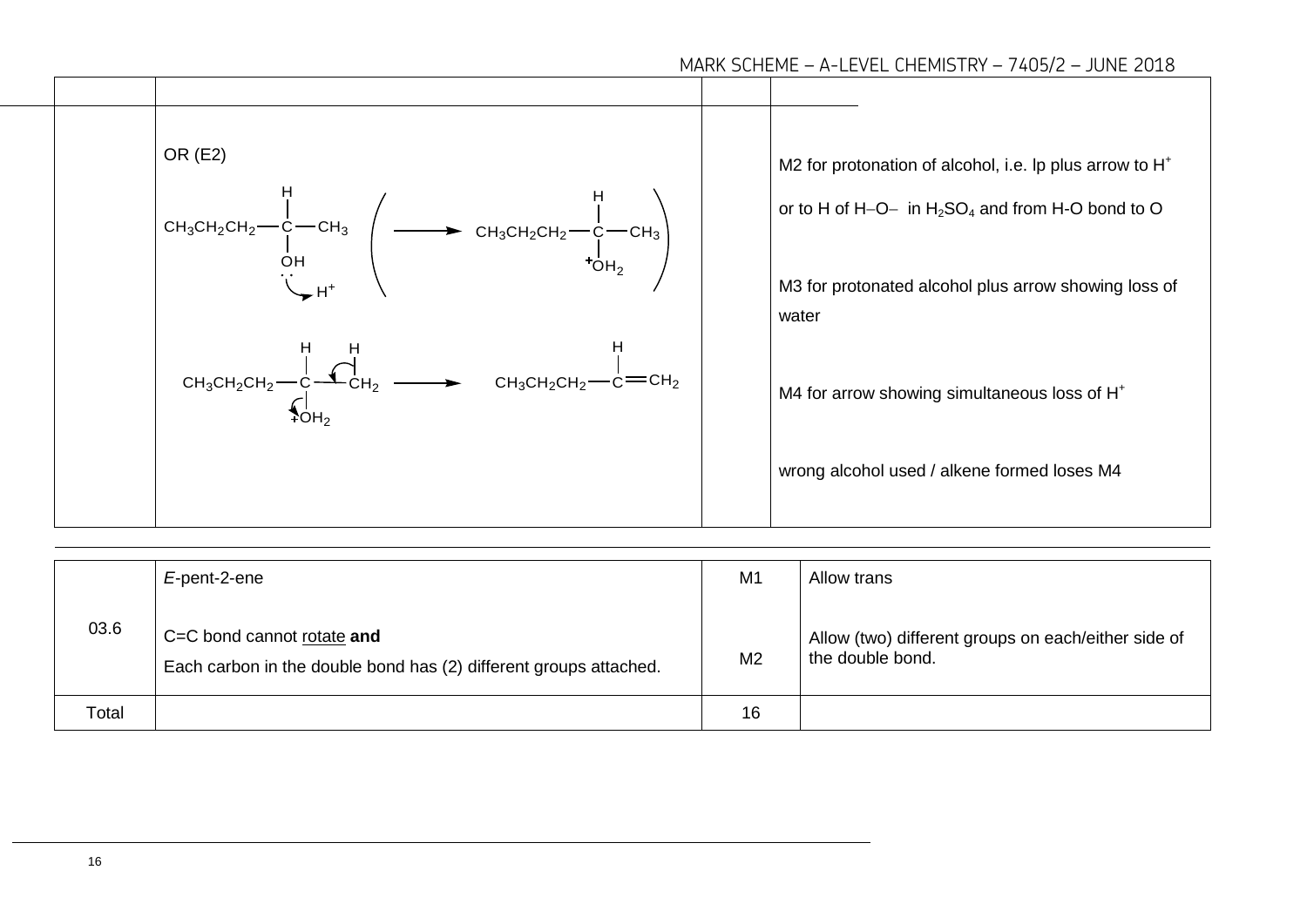| Question               | <b>Answers</b>                                                                                                                                                                                                                                                                                                                                     | <b>Mark</b>                                                                         | <b>Additional Comments/Guidance</b>                                                                                                                                   |
|------------------------|----------------------------------------------------------------------------------------------------------------------------------------------------------------------------------------------------------------------------------------------------------------------------------------------------------------------------------------------------|-------------------------------------------------------------------------------------|-----------------------------------------------------------------------------------------------------------------------------------------------------------------------|
| 04.1<br>04.2           | Initial amount of A = $6.4 \times 10^{-3}$<br>Equ A = $6.4 \times 10^{-3} - 2x$ : $x = 1.25 \times 10^{-3}$<br>$B = 9.5 \times 10^{-3} - x = 8.25 \times 10^{-3}$<br>$C = 2.8 \times 10^{-2} + 3x = 0.0318$<br>$D = x = 1.25 \times 10^{-3}$<br>$K_c = \frac{[C]^3[D]}{[A]^2[B]}$<br>Units = mol dm <sup>-3</sup>                                  | M1<br>M <sub>2</sub><br>M <sub>3</sub><br>M4<br>M <sub>5</sub><br>1<br>$\mathbf{1}$ | If M1 wrong can score max 3<br>If incorrect x can score max 3<br>Allow 2 or more sig figs<br>Penalise () but mark on in 4.2 & 4.3<br>If $K_c$ wrong no mark for units |
| 04.3<br>Can see<br>4.2 | M1 for correct rearrangement $[A]^2 = \frac{[C]^3[D]}{K_2[B]}$ or $[A] = \sqrt{\frac{[C]^3[D]}{K_2[B]}}$<br>M2 for division of mol of B, C and D by correct volume<br>$[A]^2 = \frac{[1.05]}{16 \times [0.21]}\begin{bmatrix} 0.076 & 0.51 \\ 0.51 & 0.0289 \text{ or } 0.0290 \end{bmatrix}$<br>M3 for final answer: $[A] = 0.17$ (must be 2 sfs) | M1<br>M <sub>2</sub><br>M <sub>3</sub>                                              | If $K_c$ wrong in 4.2 can score 1 for dividing by correct<br>volume<br>If $K_c$ correct but incorrect rearrangement can score<br>1 for dividing by correct volume     |
| 04.4                   | (All) conc fall: (ignore dilution)<br>Equm moves to side with more moles<br>To oppose the decrease in conc                                                                                                                                                                                                                                         | $\mathbf{1}$<br>1<br>1                                                              | OR $K_c =$ mole ratio $\times$ 1/V<br>If vol increases, mole ratio must increase<br>To keep $K_c$ constant<br>If only conc of A falls CE=0<br>If pressure falls CE=0  |
| Total                  |                                                                                                                                                                                                                                                                                                                                                    | 13                                                                                  |                                                                                                                                                                       |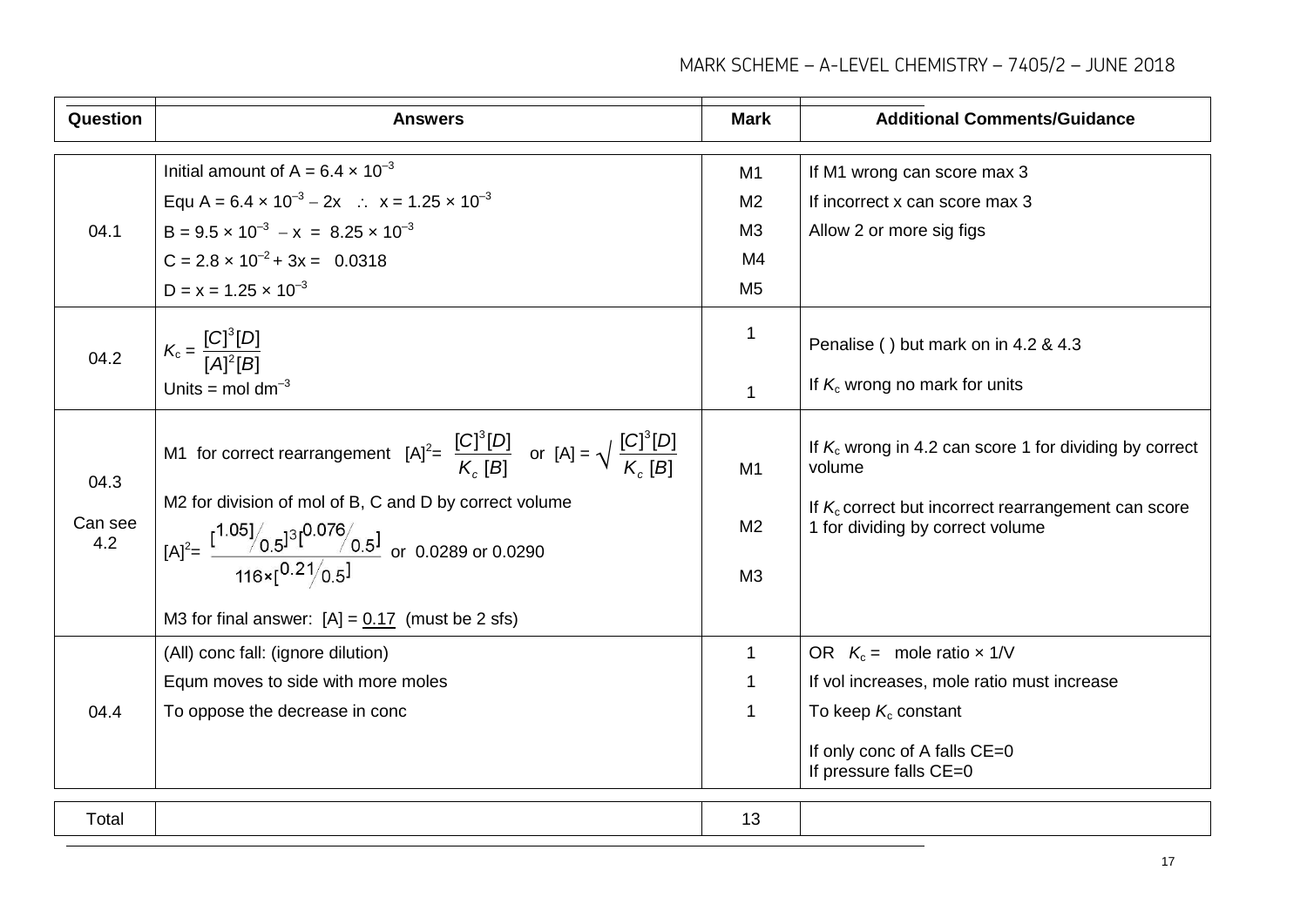| <b>Question</b>              | <b>Answers</b>                                                                                                                                                                                                                                                                                                                                          | Mark                       | <b>Additional Comments/Guidance</b>                                                                                                                                                                                                                   |
|------------------------------|---------------------------------------------------------------------------------------------------------------------------------------------------------------------------------------------------------------------------------------------------------------------------------------------------------------------------------------------------------|----------------------------|-------------------------------------------------------------------------------------------------------------------------------------------------------------------------------------------------------------------------------------------------------|
| 05.1                         | $k = \frac{2.4 \times 10^{-2}}{0.10 \times 0.20 \times (0.30)^2}$ (= 13.333)<br>(must be 2 sfs)<br>$= 13$<br>Units $mol^{-3}$ dm <sup>+9</sup> s <sup>-1</sup>                                                                                                                                                                                          | 1                          | Mark is for insertion of numbers into a correctly<br>re-arranged equation.<br>Can be in any order                                                                                                                                                     |
| 05.2<br>Marked<br>with $5.1$ | Experiment 2 $[BrO3^-] = 0.15$<br>Experiment 3 rate $= 0.26$ or 0.27<br>Experiment 4 $[H^+]$ = 0.45 or 0.46                                                                                                                                                                                                                                             | 1                          | If k wrong in 5.1 : allow the expected answer OR<br>values conseq to their k (allow mix & match)<br>$\text{Ex 2}$ [BrO <sub>3</sub> <sup>-</sup> ] = 2/k<br>Ext 3 rate $= 0.02 \times k$<br>$\mathsf{Ex}\ 4\ \mathsf{[H}^+]$ = square root of (2.7/k) |
| 05.3<br>G                    | $3.31(1) \times 10^{-3}$ or 0.00331(1)<br>$1/T$ value<br>$ln(1/t)$ value $-3.30$ or $-3.297$                                                                                                                                                                                                                                                            | $\mathbf{1}$<br>1          | Must be 3 sig figs or more<br>Not allow $-3.29$                                                                                                                                                                                                       |
| 05.4<br>Can see<br>05.3      | M1<br>y axis labelled with values (no units) and plotted points use<br>over half of the axis<br>M <sub>2</sub><br>points plotted correctly (see graph below)<br>M3<br>best fit straight line (minimum 3 points plotted)<br>gradient = $-6.64 \times 10^3$ (K) or -6640 (K)<br>M4<br>$E_a = M4 \times 8.31$<br>M5<br>$= 55.2$ kJ mol <sup>-1</sup><br>M6 | 1<br>1<br>$\mathbf 1$<br>1 | + - one small square for line of best fit<br>Range - $6.5 \times 10^3$ to - $6.8 \times 10^3$ or -6500 to -6800<br>If gradient outside range then max 4 for M1, M2, M3<br>and M <sub>5</sub><br>Range 54.0 - 56.5                                     |
| Total                        |                                                                                                                                                                                                                                                                                                                                                         |                            | 14                                                                                                                                                                                                                                                    |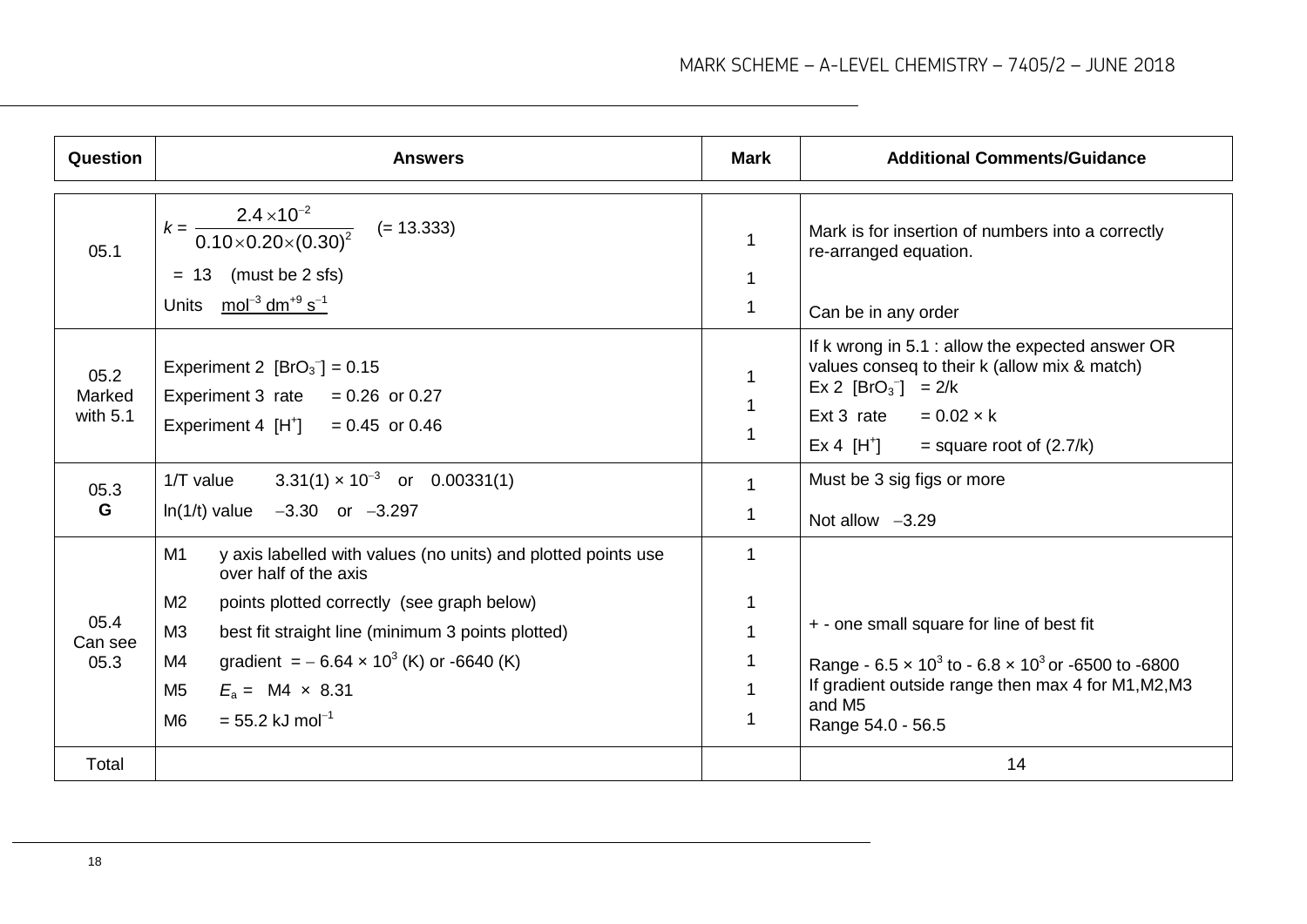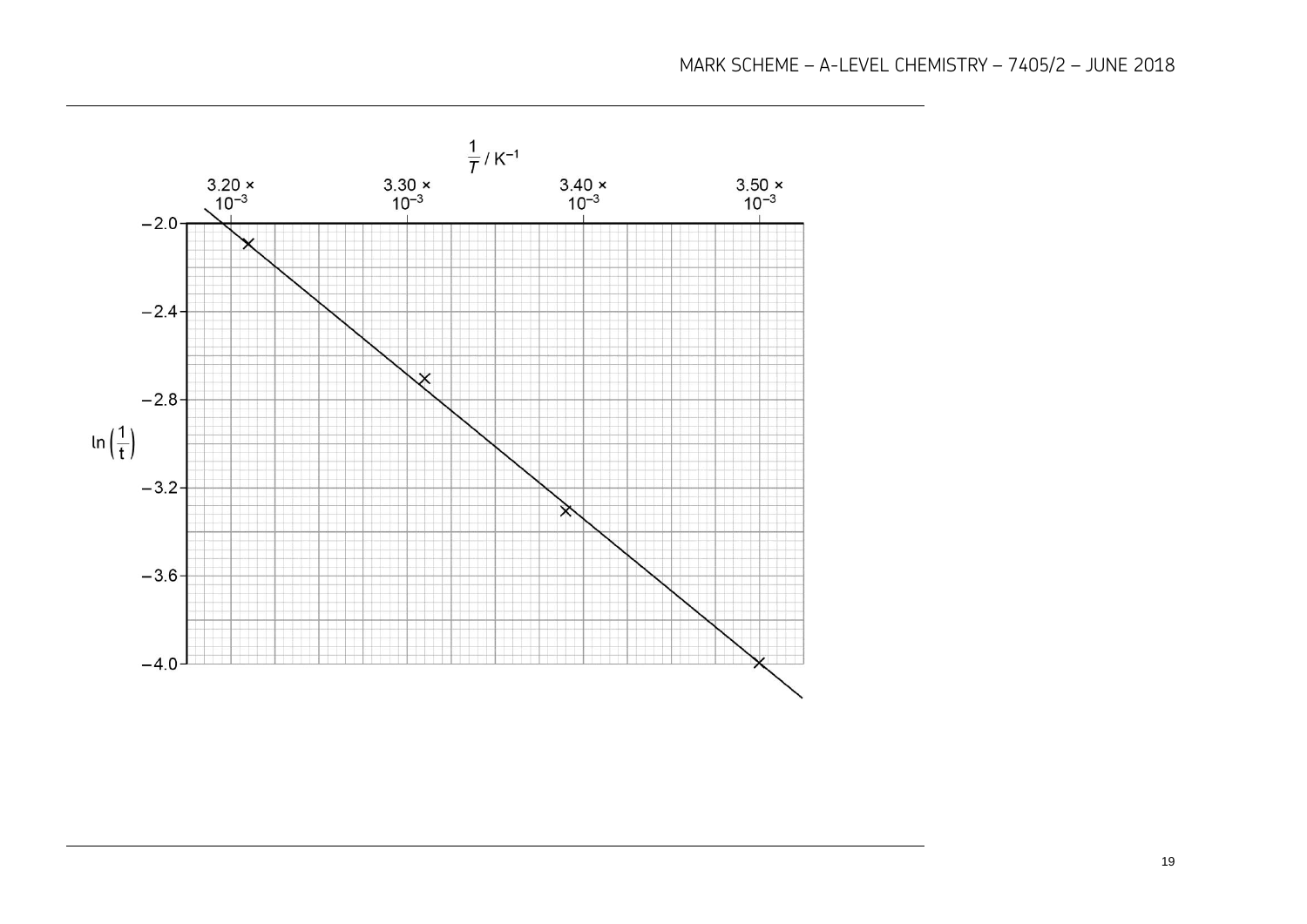| <b>Question</b> |                                                                                                                                                                                                                                                                                                                                                                                                                                                                       | <b>Answers</b>                                                                                                                                                                                                                                                                                                                                                                              | <b>Additional Comments/Guidance</b>                                                                                                                                                                                                                                               | <b>Mar</b><br>k |
|-----------------|-----------------------------------------------------------------------------------------------------------------------------------------------------------------------------------------------------------------------------------------------------------------------------------------------------------------------------------------------------------------------------------------------------------------------------------------------------------------------|---------------------------------------------------------------------------------------------------------------------------------------------------------------------------------------------------------------------------------------------------------------------------------------------------------------------------------------------------------------------------------------------|-----------------------------------------------------------------------------------------------------------------------------------------------------------------------------------------------------------------------------------------------------------------------------------|-----------------|
|                 |                                                                                                                                                                                                                                                                                                                                                                                                                                                                       | This question is marked using Levels of Response. Refer to the Mark Scheme<br>Instructions for Examiners for guidance on how to mark this question.                                                                                                                                                                                                                                         | Indicative chemistry content                                                                                                                                                                                                                                                      |                 |
|                 | Level 3<br>$5-6$<br>marks                                                                                                                                                                                                                                                                                                                                                                                                                                             | All stages are covered and the explanation of each stage is generally<br>correct and virtually complete.<br>Answer communicates the whole process coherently and shows a<br>logical progression from stage 1 and stage 2 to stage 3.                                                                                                                                                        | <b>Stage 1 Bonding</b><br>1a) Each C has three (covalent) bonds<br>1b) Spare electrons (in a p orbital) overlap<br>(to form a $\pi$ cloud)<br>1c) delocalisation                                                                                                                  |                 |
| 06.1            | Completely correct use of sign and language in Stage 3.<br>Stage 2 Shape<br>All stages are covered but the explanation of each stage may be<br>Level <sub>2</sub><br>incomplete or may contain inaccuracies OR two stages are covered and<br>2a) Planar<br>the explanations are generally correct and virtually complete.<br>$3 - 4$<br>marks<br>Answer is mainly coherent and shows a progression through the<br>stages. Some steps in each stage may be incomplete. | 2b) Hexagon/6 carbon ring/120° bond angle<br>2c) C-C bonds equal in length / C-C bond<br>lengths between single and double bond                                                                                                                                                                                                                                                             |                                                                                                                                                                                                                                                                                   |                 |
|                 | Level 1<br>$1 - 2$<br>marks                                                                                                                                                                                                                                                                                                                                                                                                                                           | Some errors in use of sign and language in Stage 3.<br>Two stages are covered but the explanation of each stage may be<br>incomplete or may contain inaccuracies OR only one stage is covered<br>but the explanation is generally correct and virtually complete.<br>Answer includes some isolated statements but these are not presented<br>in a logical order or show confused reasoning. | <b>Stage 3 Stability</b><br>3a) Expected $\Delta H^{\circ}$ hydrog <sup>n</sup> of<br>cyclohexatriene = $-360$ kJ mol <sup>-1</sup><br>3b) $\Delta H^{\circ}$ hydrog <sup>n</sup> benzene (is less<br>exothermic) by 152 kJ mol <sup>-1</sup><br>3c) Benzene lower in energy than |                 |
|                 | Level 0<br>0 marks                                                                                                                                                                                                                                                                                                                                                                                                                                                    | Insufficient correct chemistry to gain a mark.                                                                                                                                                                                                                                                                                                                                              | cyclohexatriene / Benzene is more stable                                                                                                                                                                                                                                          |                 |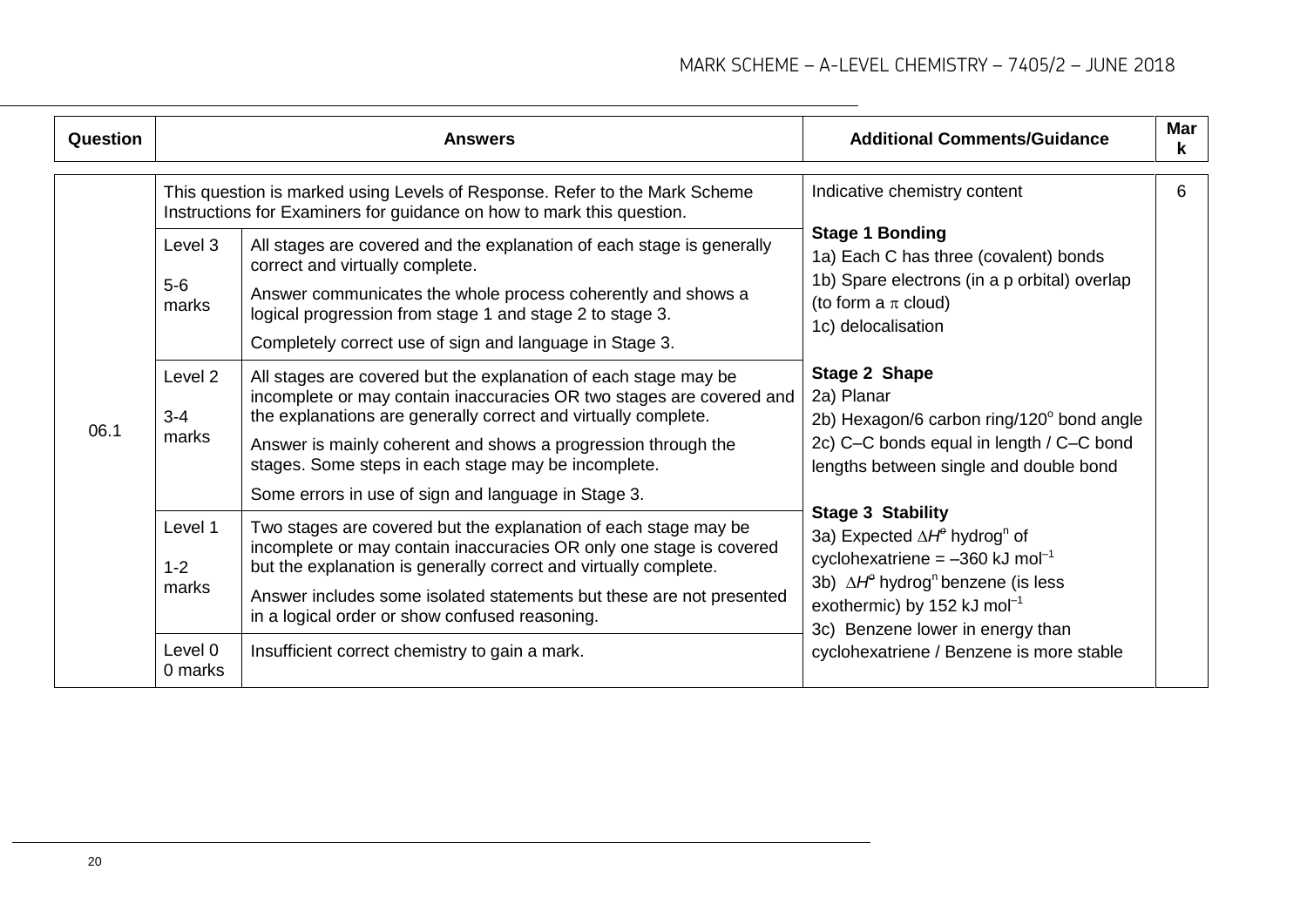| 06.2  | Value within range $-239$ to $-121$<br>Double bonds separated by one single bond / alternating (or shown in structure)<br>Allows some delocalisation/overlap of p orbitals | If outside range including positive<br>values CE=0<br>The wording ' close enough to allow<br>delocalisation' would score M2 and<br>M <sub>3</sub><br>Ignore reference to hydration here |
|-------|----------------------------------------------------------------------------------------------------------------------------------------------------------------------------|-----------------------------------------------------------------------------------------------------------------------------------------------------------------------------------------|
| Total |                                                                                                                                                                            |                                                                                                                                                                                         |

|      | CH <sub>3</sub> CH <sub>2</sub> COCl<br>AICl <sub>3</sub><br>$+$                                                          | $+$ AICl <sub>4</sub><br>$CH3CH2-C=O$                               | M <sub>1</sub>                                                                                                                                                                                  | Allow + on C or O in equation $-$<br>But must be on C in mechanism                                                                                                                                                                                                   |  |  |
|------|---------------------------------------------------------------------------------------------------------------------------|---------------------------------------------------------------------|-------------------------------------------------------------------------------------------------------------------------------------------------------------------------------------------------|----------------------------------------------------------------------------------------------------------------------------------------------------------------------------------------------------------------------------------------------------------------------|--|--|
| 07.1 | M <sub>2</sub><br>$M_4$<br>$\text{COCH}_2\text{CH}_3$<br>COCH <sub>2</sub> CH <sub>3</sub><br>M <sub>2</sub><br>OR Kekule |                                                                     |                                                                                                                                                                                                 | M2 Arrow from inside hexagon to C or $+$ on C<br>M3 Structure of intermediate<br>• horseshoe centred on C1 and must not extend beyond C2 and<br>C6, but can be smaller<br>• + in intermediate not too close to C1 (allow on or "below" a line<br>from $C2$ to $C6$ ) |  |  |
|      | M <sub>2</sub><br>M <sub>4</sub><br>COCH <sub>2</sub> CH <sub>3</sub><br>COCH <sub>2</sub> CH <sub>3</sub><br>M3          |                                                                     | M4 Arrow from bond into hexagon (Unless Kekule)<br>Can allow M4 arrow independent of wrong M3 structure<br>+ on H in intermediate loses M3 not M4<br>Ignore CI and AICI <sub>4</sub> used in M4 |                                                                                                                                                                                                                                                                      |  |  |
| 07.2 | 1-phenylpropan-1-ol<br>$N$ aBH <sub>4</sub> / LiAlH <sub>4</sub><br>Nucleophilic addition                                 | 1-phenylpropan-1-ol<br>$H2$ with Ni/Pd/Pt<br>Addition/hydrogenation |                                                                                                                                                                                                 | Both numbers needed for name<br>Ignore solvents                                                                                                                                                                                                                      |  |  |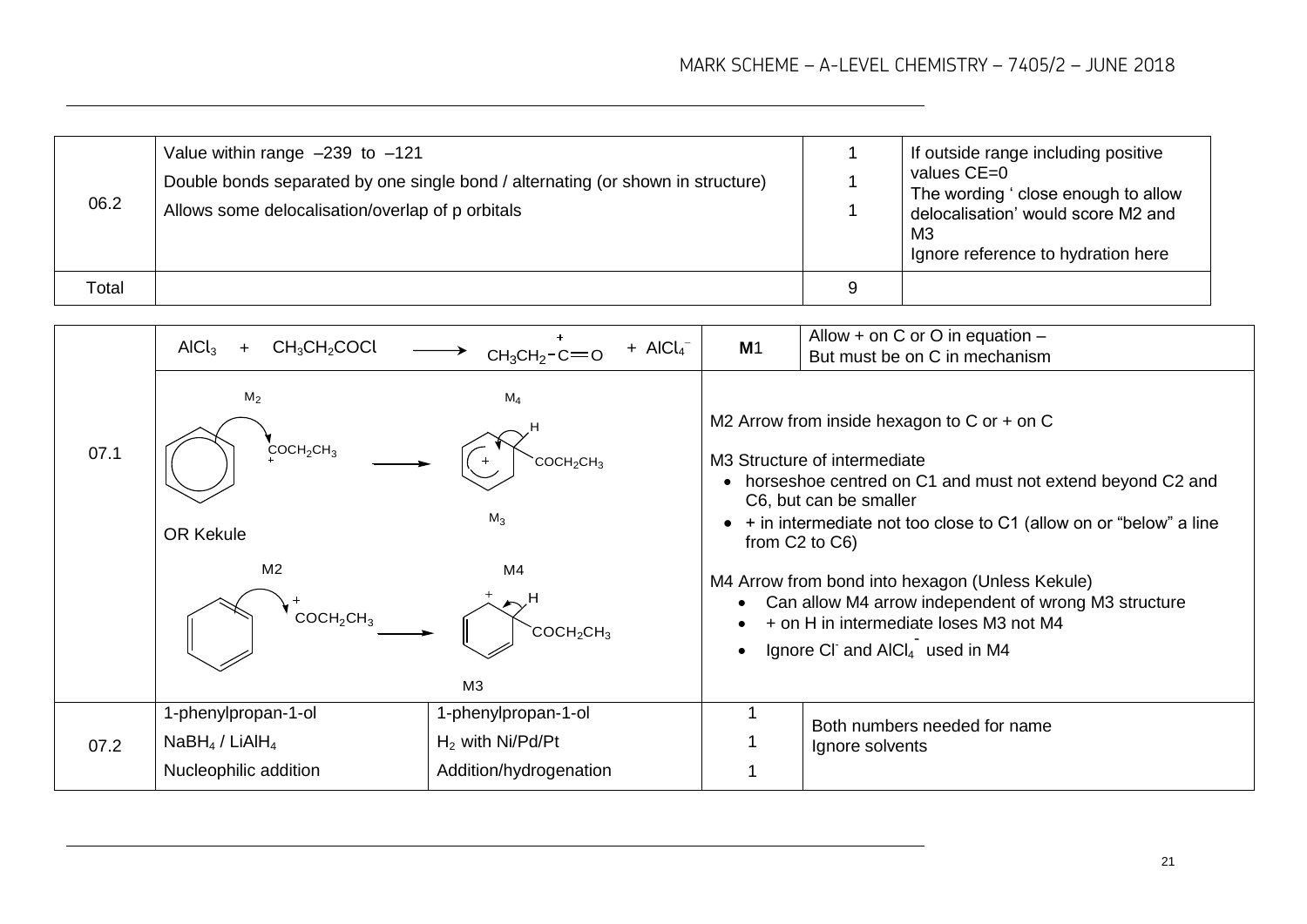| 07.3  | Misty fumes / steamy fumes<br>(Nucleophilic) addition-elimination<br>CH <sub>3</sub><br>CH <sub>2</sub><br>O<br>$CH_3-C$<br>H |    | Allow sweet/fruity smell / white fumes<br>Not smoke |
|-------|-------------------------------------------------------------------------------------------------------------------------------|----|-----------------------------------------------------|
| Total |                                                                                                                               | 10 |                                                     |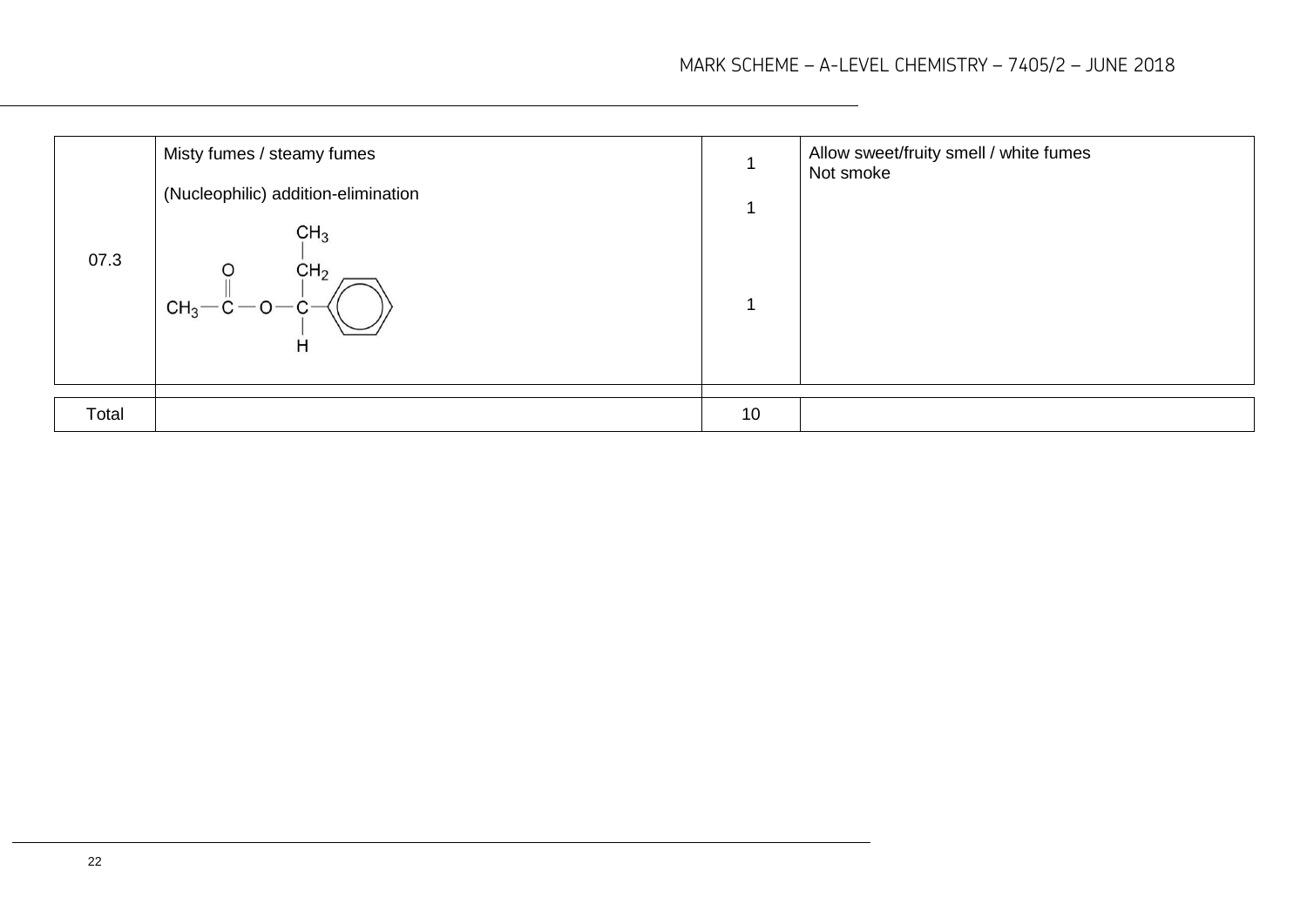| Question | <b>Answers</b>                                                                                                                                                     | <b>Mark</b>          | <b>Additional Comments/Guidance</b>                                                                                                                               |
|----------|--------------------------------------------------------------------------------------------------------------------------------------------------------------------|----------------------|-------------------------------------------------------------------------------------------------------------------------------------------------------------------|
| 08.1     | electron deficient H<br>(Which attracts) lone pair/electron pair on O                                                                                              | M1<br>M <sub>2</sub> | Allow H delta plus / slightly positive<br>Penalise lone pair/electron pair donation                                                                               |
|          | 08.2 $\begin{vmatrix} 0 & = & c' \\ & & \\ H & -N & \\ & & \\ \end{vmatrix}$ CH-CH <sub>2</sub> -S-S-CH <sub>2</sub> -CH <sub>2</sub><br>C=O                       | 1                    | Penalise dashed/dotted S-S<br>Ignore extra additions to structures                                                                                                |
| G 08.3   | <b>Tertiary or Quaternary</b>                                                                                                                                      | $\mathbf 1$          | Allow $3^\circ$ or $4^\circ$<br>do not penalise minor error in spelling e.g.<br>Quarternary                                                                       |
| 08.4     | $H_3N$ - CH - C - N - CH - COO<br>CH <sub>3</sub> H H <sub>2</sub> C - OH<br><b>OR</b><br>$H_3N$ - CH - C - N - CH - COO<br>HO - CH <sub>2</sub> H CH <sub>3</sub> | 1<br>1               | Incorrect peptide bond CE=0<br>M <sub>1</sub> for correct dipeptide<br>M2 for correct charges<br>Ignore additional dipeptide in working<br>Allow -CONH- or -COHN- |

Total | 6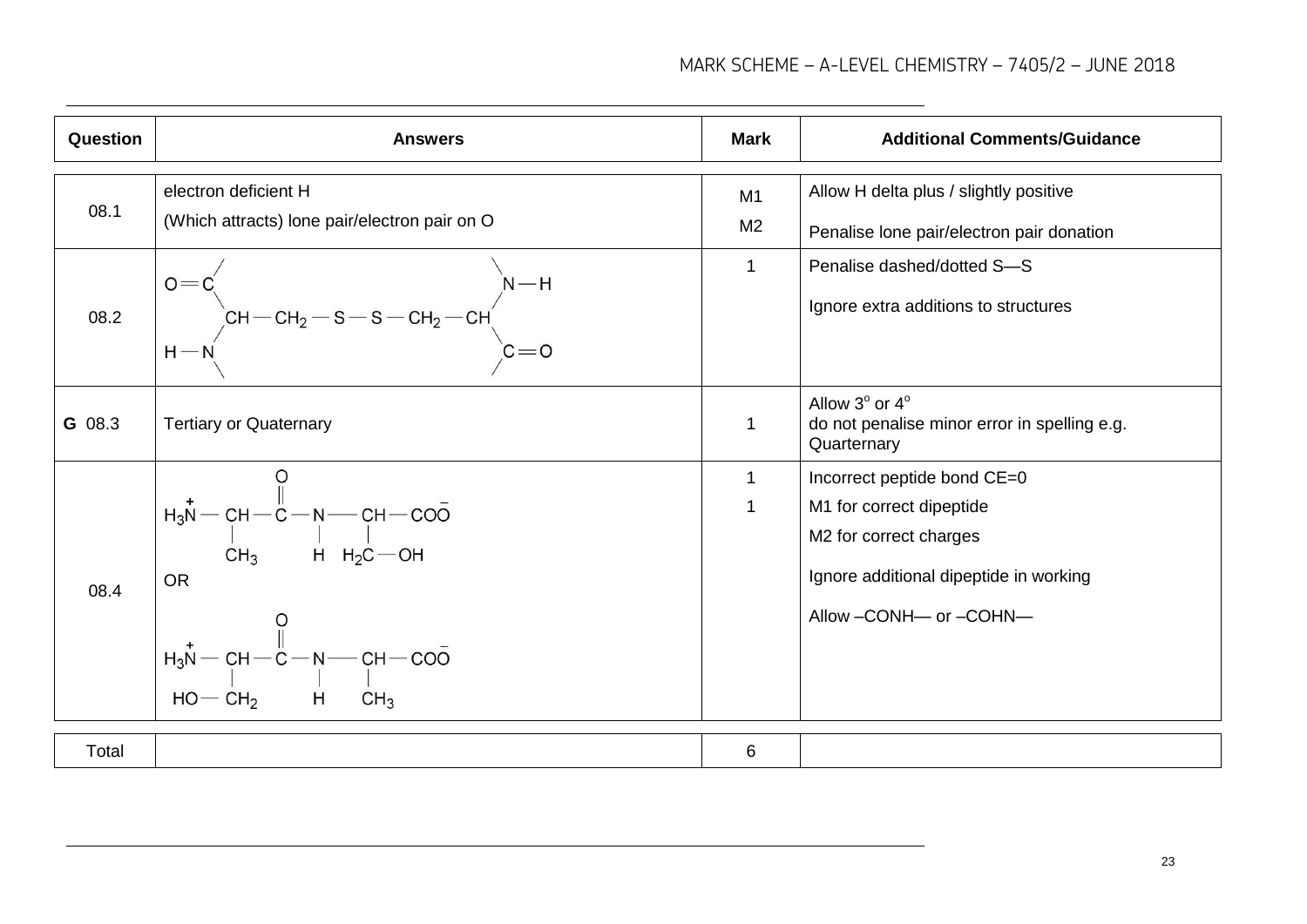| Question         |    |                     |                              |                      |             | <b>Answers</b>                                                                                  | <b>Mark</b>              | <b>Additional Comments/Guidance</b>                                                                                                                                                                                                      |
|------------------|----|---------------------|------------------------------|----------------------|-------------|-------------------------------------------------------------------------------------------------|--------------------------|------------------------------------------------------------------------------------------------------------------------------------------------------------------------------------------------------------------------------------------|
| G 09.1           | T  | $\overline{2}$<br>G | $\mathbf{3}$<br>$\mathsf{C}$ | 4<br>A               | 5<br>G      |                                                                                                 |                          |                                                                                                                                                                                                                                          |
| <b>Auto 09.2</b> | 13 |                     |                              |                      |             |                                                                                                 |                          |                                                                                                                                                                                                                                          |
| 09.3             |    |                     |                              | CH <sub>2</sub><br>Ĥ | н<br>н<br>Ĥ | 1 for completed<br>2-deoxyribose plus A<br>1 for correct phosphate<br>joined to CH <sub>2</sub> | $\overline{\phantom{a}}$ | Allow either OH or trailing bonds<br>Don't penalise 'sticks' in 2-deoxyribose.<br>If two phosphates shown CE=0<br>If $CH2$ missing award 1 if no further errors<br>If phosphate attached to oxygen on C3 award 1<br>if no further errors |
| Total            |    |                     |                              |                      |             |                                                                                                 | 4                        |                                                                                                                                                                                                                                          |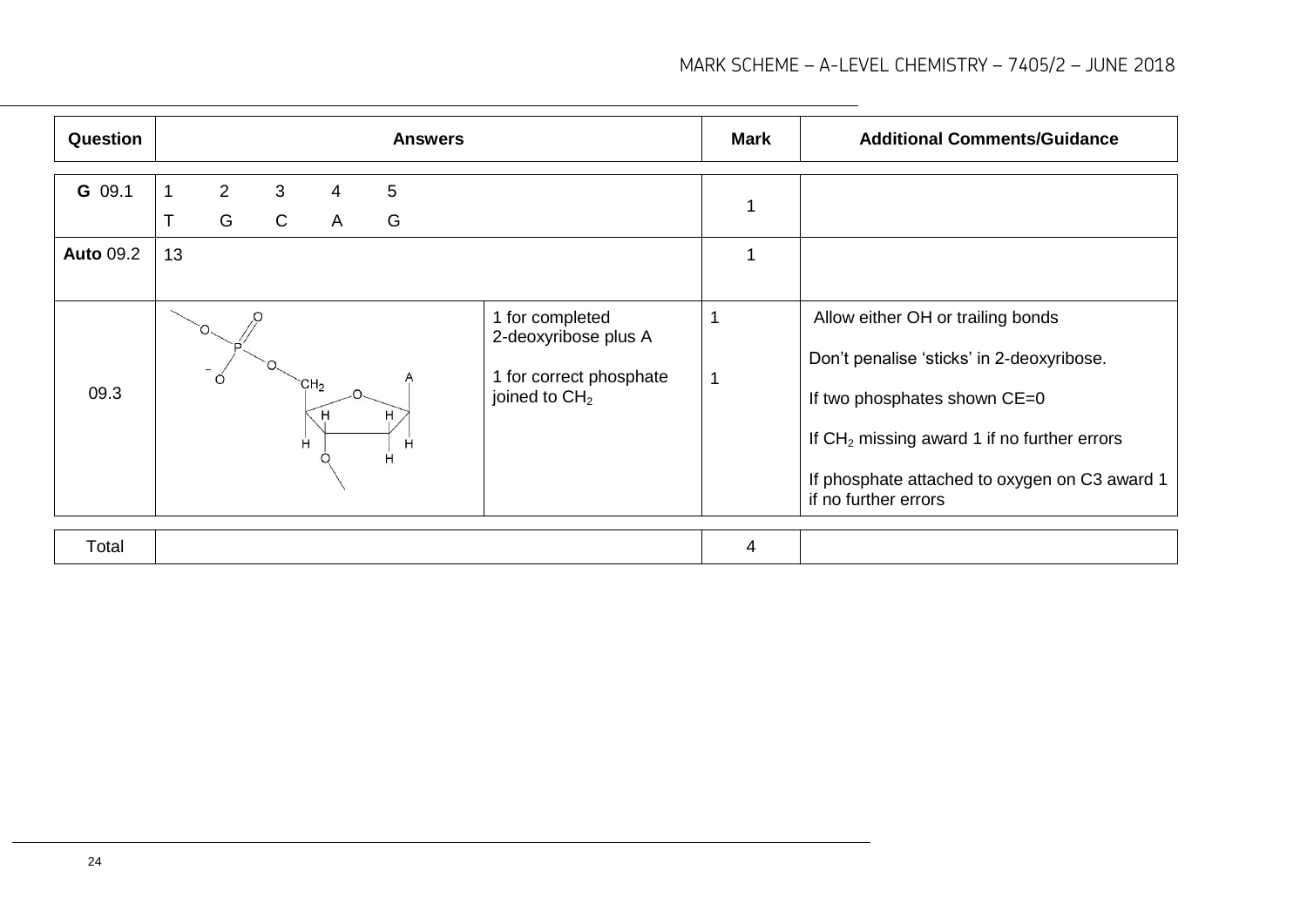| Question | <b>Answers</b>         | <b>Mark</b> | <b>Additional Comments/Guidance</b>                                                                 |
|----------|------------------------|-------------|-----------------------------------------------------------------------------------------------------|
| A 10.1   | CBA<br>this order only | 1           |                                                                                                     |
|          | Any three from         |             | Must be skeletal - allow with or without H on N                                                     |
|          | N<br>Н<br>or           |             | All 3 correct score 2 (or one if not skeletal)<br>Any two correct score 1 (or zero if not skeletal) |
|          | OR<br>H                | 2           | Allow cyclic II <sup>°</sup> amines but NOT amines also<br>containing other functional groups       |
| 10.2     |                        |             | -н                                                                                                  |
|          | N<br><b>OR</b><br>H    |             |                                                                                                     |
|          |                        |             |                                                                                                     |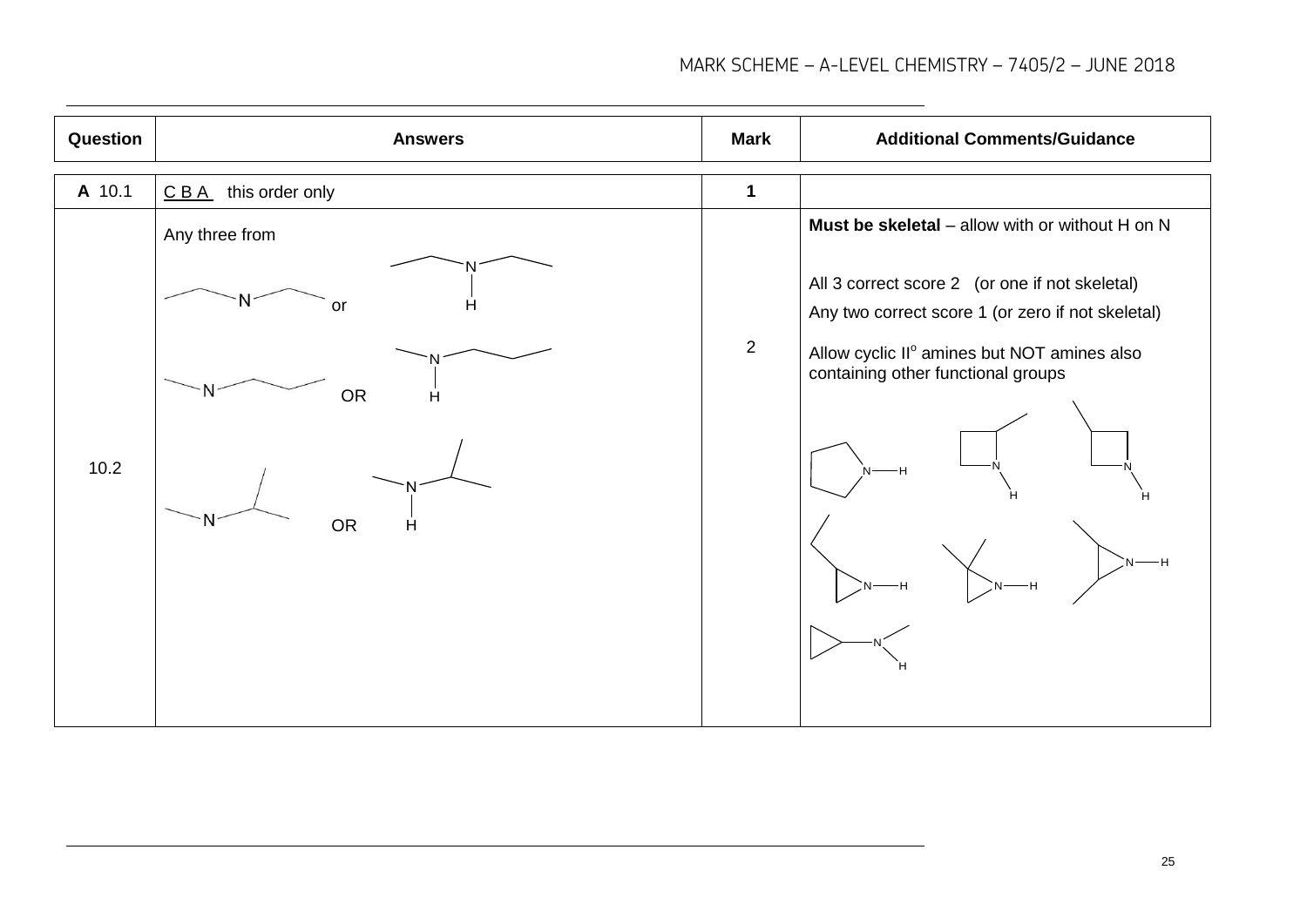|      | With halogenoalkane:<br>further reaction (of primary amines) | Ignore bi-product / yield                                                                    |
|------|--------------------------------------------------------------|----------------------------------------------------------------------------------------------|
|      | <b>OR</b>                                                    |                                                                                              |
|      | Impure product/mixture of products/lower atom economy        |                                                                                              |
| 10.3 |                                                              |                                                                                              |
|      | With nitriles                                                |                                                                                              |
|      | No further reaction                                          |                                                                                              |
|      | <b>OR</b>                                                    |                                                                                              |
|      | Single product / higher atom economy                         |                                                                                              |
|      |                                                              |                                                                                              |
|      | $H_3C$ - $CH$ - $CH_2CH_3$                                   | Allow cyclic I <sup>°</sup> amines but NOT amines also<br>containing other functional groups |

| 10.4 | NH <sub>2</sub><br>NH <sub>2</sub><br>or<br>or<br>CH <sub>3</sub><br>$H_3C - C - CH_3$<br>NH <sub>2</sub><br>NH <sub>2</sub><br>or |                         | $H_3C$<br>$\mathcal{M}_{2}$<br>$-NH2$<br>CH <sub>3</sub><br>NH <sub>2</sub> |
|------|------------------------------------------------------------------------------------------------------------------------------------|-------------------------|-----------------------------------------------------------------------------|
| 10.5 | $CH_3CH_2CH_2NH_2 + H_2O \rightleftharpoons CH_3CH_2CH_2NH_3^+ + OH^-$<br>(green) turns blue                                       | $\overline{\mathbf{A}}$ | Allow simple arrow<br>Not $C_3H_7$<br>Allow blue-green, blue-purple         |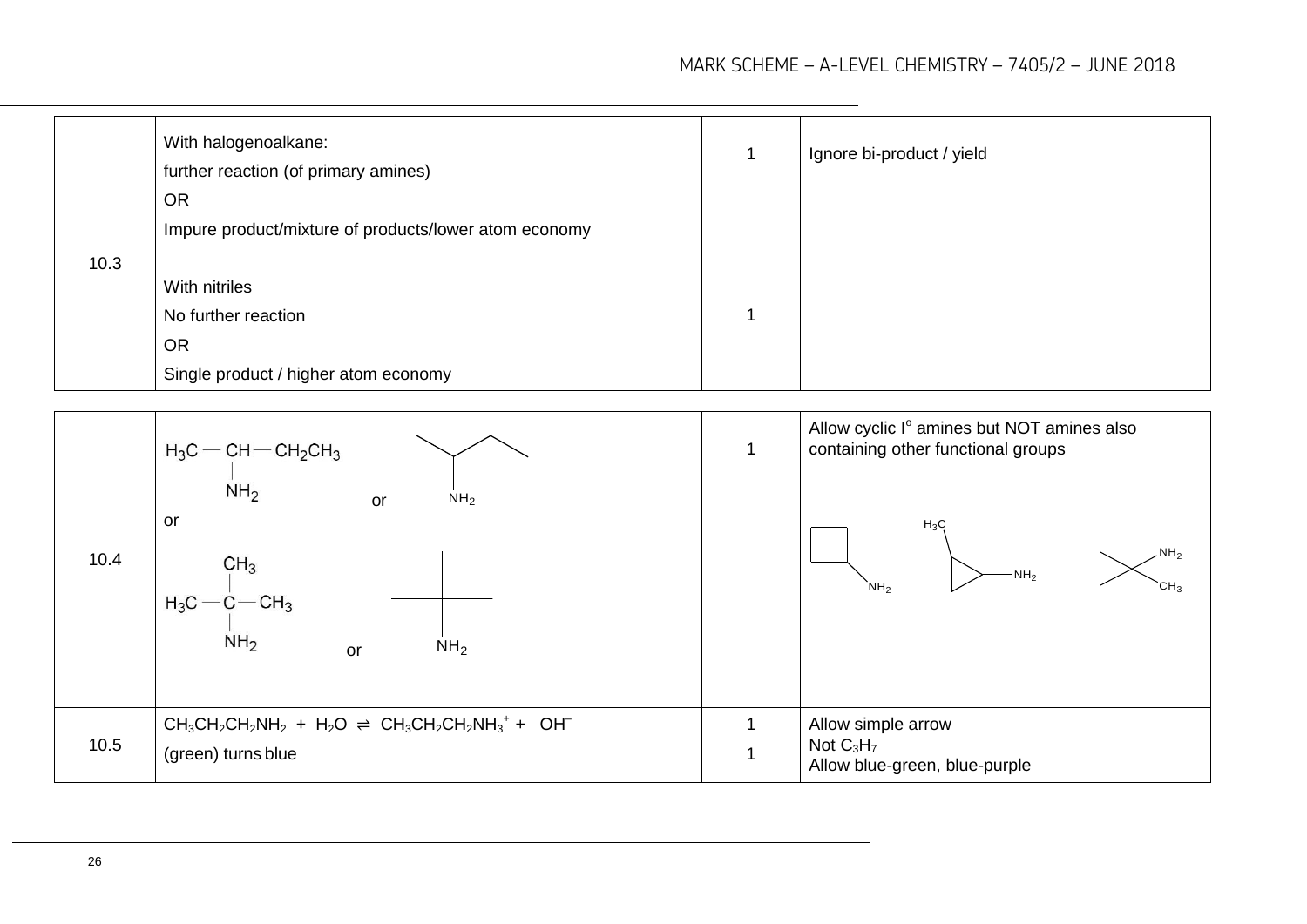|       | $C_6H_5NO_2$ + 6[H] $\rightarrow C_6H_5NH_2$ + 2H <sub>2</sub> O<br><b>OR</b>                            |    | Not $H_2$<br>Not molecular formulae                         |
|-------|----------------------------------------------------------------------------------------------------------|----|-------------------------------------------------------------|
| 10.6  | $-NO_2$ + 6[H]<br>$-NH_2$<br>$+2H2O$                                                                     |    |                                                             |
|       | $C_6H_5NH_2$ present as ionic salt OR $C_6H_5NH_3^+$ (Cl <sup>-</sup> ) OR phenyl<br>ammonium (chloride) |    | Allow present as an ion<br>But not phenylammonium hydroxide |
| Total |                                                                                                          | 10 |                                                             |